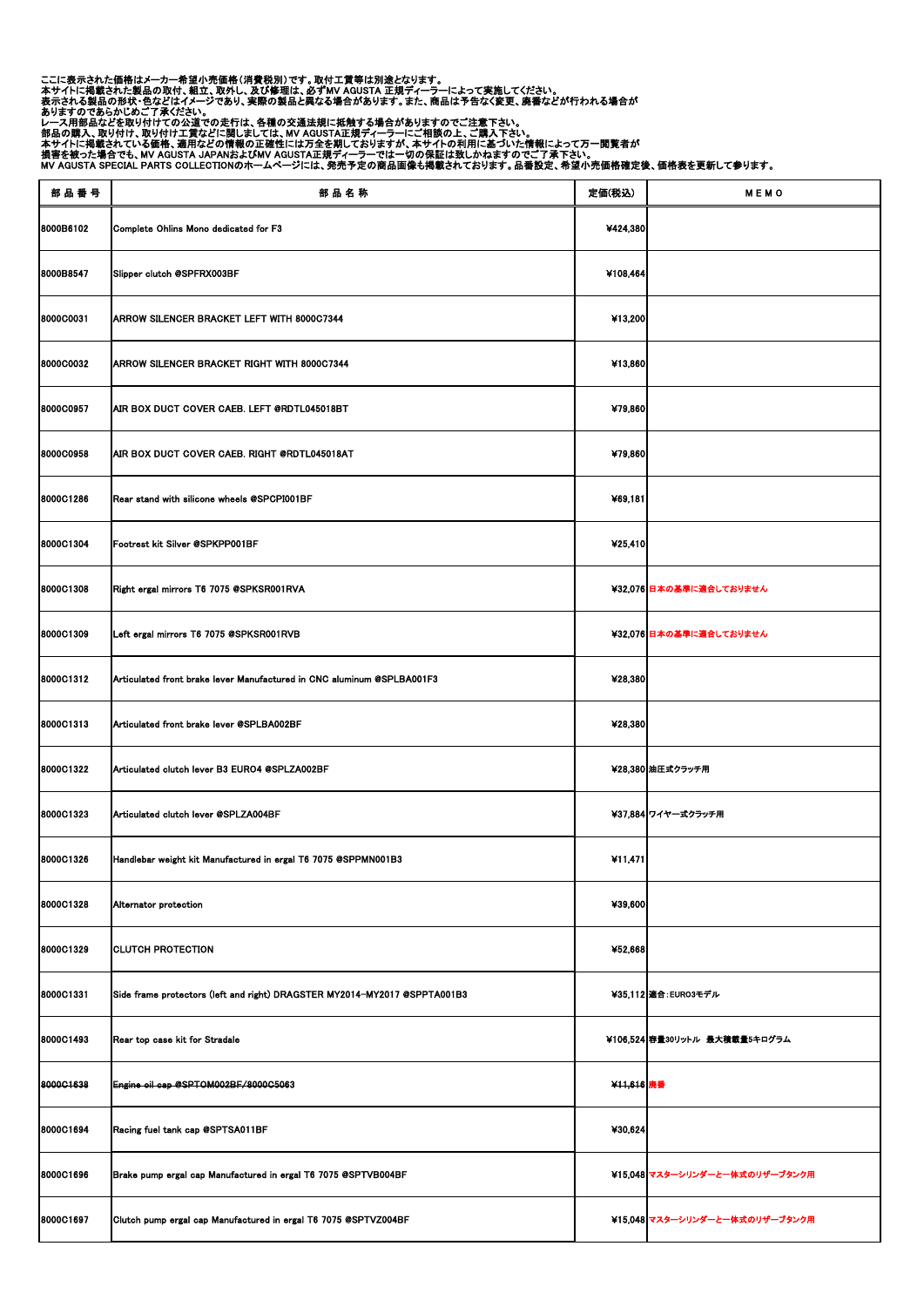| 8000C1863        | <b>GPS SUPPORT</b>                                                                          | ¥10,309  |                                                                                                                       |
|------------------|---------------------------------------------------------------------------------------------|----------|-----------------------------------------------------------------------------------------------------------------------|
| 8000C1909        | Carbon exhaust cover                                                                        | ¥39,600  |                                                                                                                       |
| 8000C1967        | <b>Heated grips kit</b>                                                                     |          | ¥52,140 3種類の温度調整が可能                                                                                                   |
| 8000C1969        | Central stand kit                                                                           | ¥37,356  |                                                                                                                       |
| 8000C2271        | Mirror caps kit (left and right) Manufactured in ergal T6 7075 @SPKTA001F3                  | ¥11,906  |                                                                                                                       |
| 8000G2429        | Red/grey bike cover for indoor @SPBCX001BF                                                  |          | ¥33,000 屋内用 廃番                                                                                                        |
| 8000C2442        | Side bags kit: ONLY COMPATIBLE WITH MODELS WITH VIN NUMBER UP TO 002901                     |          | ¥171,336 車台番号002901までのモデルにのみ対応                                                                                        |
| 8000C2457        | <b>SEAT, PILLION RIDER</b>                                                                  | ¥39,468  |                                                                                                                       |
| 8000C2458        | 3 way Mv Agusta exhaust Stainless steel                                                     |          | ¥290,136   適合: EURO4モデル<br>¥290,136   EUホモロゲーションに適合                                                                   |
| 8000C2467        | Cover, meter carbon                                                                         | ¥74,184  |                                                                                                                       |
| 8000C2470        | (matt carbon) Radiator cover in carbon fiber right side                                     | ¥99,264  |                                                                                                                       |
| 8000C2471        | (matt carbon) Radiator cover in carbon fiber left side                                      | ¥78,144  |                                                                                                                       |
| 8000C2478        | Non-slip comfort passenger seat                                                             | ¥27,984  |                                                                                                                       |
| <b>8000C2489</b> | License plate holder kit anodized in black with MV Agusta Corse logo                        |          | ¥51,744 イタリアホモロゲーションに適合                                                                                               |
| 8000C2766        | HEADLIGHT CABLE Europe version                                                              | ¥2,376   |                                                                                                                       |
| 8000C2767        | Adapter cable for low beam headlight                                                        | ¥2,376   |                                                                                                                       |
| 8000C2844        | License plate holder kit anodized in black                                                  | ¥64,680  |                                                                                                                       |
| 8000C2862        | Spoiler front carbon                                                                        | ¥112,860 |                                                                                                                       |
| 8000C2865        | Protection regulator & rectifier carbon                                                     | ¥51,480  |                                                                                                                       |
| <b>8000C2869</b> | Clutch lever protection @SPKPL001BFB                                                        | ¥38,016  |                                                                                                                       |
| <b>8000C2870</b> | Brake lever protection @SPKPL001BFA                                                         | ¥38,016  |                                                                                                                       |
| <b>8000C2909</b> | Low ride non-slip seat -2cm                                                                 | ¥41,448  |                                                                                                                       |
| 8000C2910        | Non-slip comfort rider seat                                                                 | ¥39,574  |                                                                                                                       |
| 8000C3153        | Adjustable footrest kit (pair) ergal T6 7075 black anodised                                 |          | F4シリーズMY2013-MY2018用<br>¥203,280 EASセンサーにより、アップ/ダウンのオートシフトが可能<br>キ203,280 専用診断機での作業が必要です<br>MV AGUSTAディーラーへお問い合わせください |
| 8000C3396        | Rear stand made in boxed steel @SPCPA001BF                                                  | ¥100,980 |                                                                                                                       |
| 8000C4535        | Titanium conic silencer with matte carbon fiber end cap, racing version not homologated NEW |          | サーキット走行用、一般公道走行不可<br>¥275,220 Euro 4モデル用<br>別途専用のECU 8K00C3622が必要です                                                   |
| 8000C4727        | <b>FRONT BATFLY BRAKE DISC</b>                                                              | ¥76,824  |                                                                                                                       |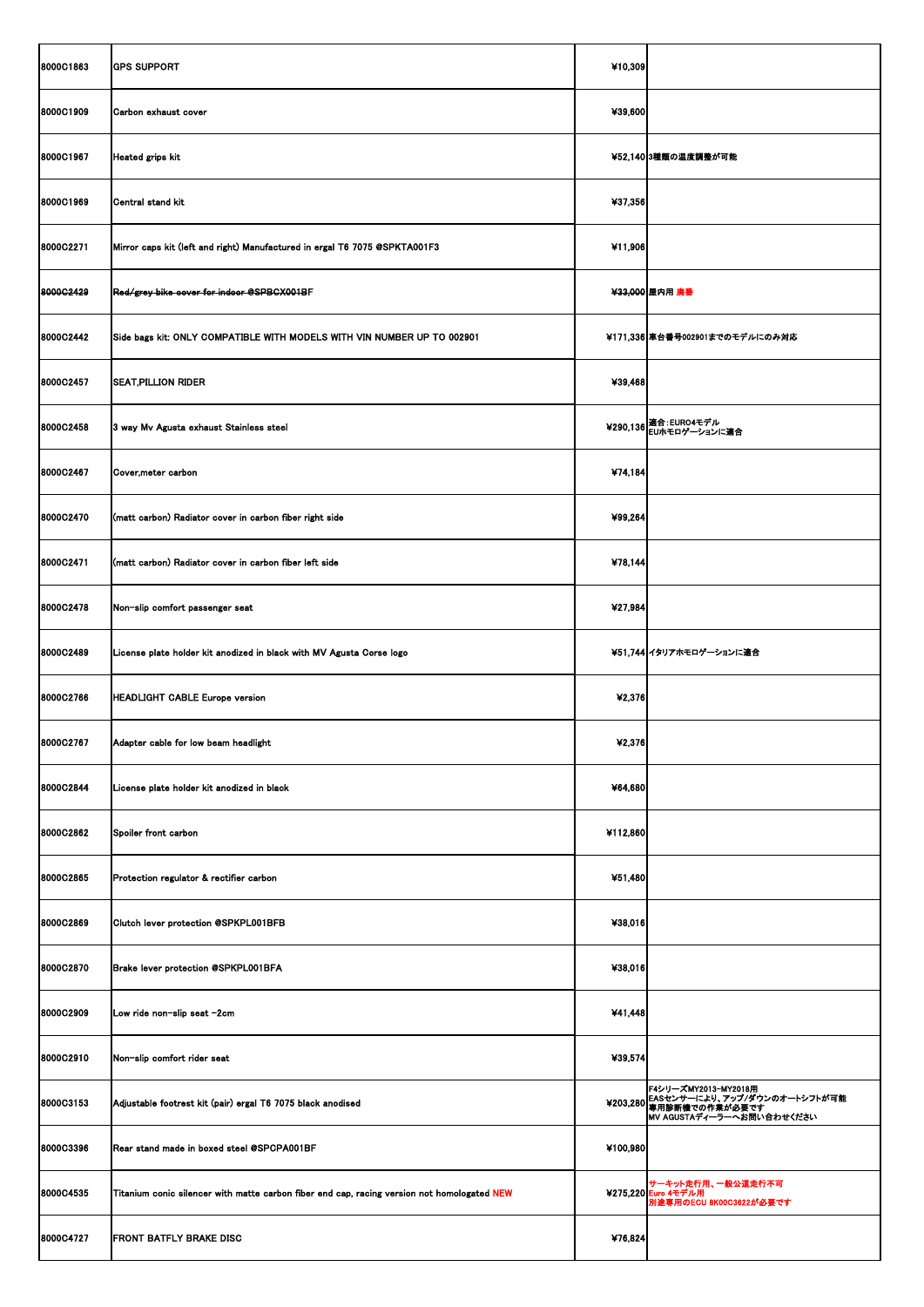| 8000C4814        | <b>FRONT BATFLY BRAKE DISC</b>                                                                | ¥76,824    |                                                      |
|------------------|-----------------------------------------------------------------------------------------------|------------|------------------------------------------------------|
| 8000C4815        | <b>REAR BATFLY BRAKE DISC</b>                                                                 | ¥33,792    |                                                      |
| <b>8000C4850</b> | <b>FOOTPEG HEEL GUARD</b>                                                                     | ¥3,696     |                                                      |
| <b>8000C5063</b> | Engine oil cap NEW @8000C1638                                                                 | ¥10,956    |                                                      |
| 8000C5273        | Seat                                                                                          | ¥77,616    |                                                      |
| 8000C5281        | Left airbox in carbon fiber                                                                   | ¥98,076    |                                                      |
| <b>8000C5282</b> | Right airbox in carbon fiber                                                                  | ¥98,076    |                                                      |
| <b>8000C5608</b> | Side bags kit                                                                                 | ¥228,624   |                                                      |
| <b>8000C5810</b> | Transparent housing for MV Agusta 3-cylinder oil clutches, made of billet machined aluminium. |            | ¥121,836 油圧式クラッチ用<br>適合: MY2017以降                    |
| 8000G6261        | Left side exhaust cover in carbon fiber weft not on sight                                     | ¥25,344 廃番 |                                                      |
| 8000C6262        | Right side exhaust cover in carbon fiber weft not on sight                                    | ¥47,388 廃番 |                                                      |
| 8000C6267        | Left side manifold protector in carbon fiber weft not on sight                                | ¥52,404 廃番 |                                                      |
| 8000G6272        | Garbon fiber right underbody cover weft not on sight                                          | ¥29,304 廃番 |                                                      |
| 8000C6371        | Linear steering damper kit                                                                    |            | ¥130,152 適合: EURO4モデル                                |
| <b>8000C6591</b> | 3 way Mv Agusta exhaust                                                                       |            | ¥290,136  適合:EURO3モデル、MY2012-MY2015<br>EUホモロゲーションに適合 |
| <b>8000C6850</b> | 3 way Mv Agusta exhaust Stainless steel and carbon                                            |            | ¥311,520 超合: EURO4モデル<br>EUホモロゲーションに適合               |
| 8000C6851        | 3 way Mv Agusta exhaust Stainless steel with ceramic total black treatment                    |            | ¥311,520   適合: EURO4モデル<br>¥311,520   EUホモロゲーションに適合  |
| 8000C6852        | 3 way Mv Agusta exhaust Full titanium                                                         |            | ¥418,968 通合: EURO4モデル<br>EUホモロゲーションに適合               |
| 8000C7335        | <b>TANK BELT</b>                                                                              | ¥77,484    |                                                      |
| 8000C7344        | Racing silencer kit not homologated @8000C9247                                                | ¥450,120   |                                                      |
| 8000C7434        | <b>REAR SPOKE WHEEL</b>                                                                       | 4275,748   |                                                      |
| 8000C7436        | <b>FRONT SPOKE WHEEL</b>                                                                      | ¥239,316   |                                                      |
| 8000C7443        | Rider saddle in alcantara                                                                     | ¥29,040    |                                                      |
| 8000C7446        | Passenger saddle in alcantara                                                                 | ¥36,300    |                                                      |
| 8000C7475        | <b>GPS</b> system kit                                                                         | ¥188,892   |                                                      |
| 8000C8082        | Slipper clucth pressure plate Black                                                           | ¥59,268    |                                                      |
| 8000C8084        | Aluminium radiator shield                                                                     | ¥22,308    |                                                      |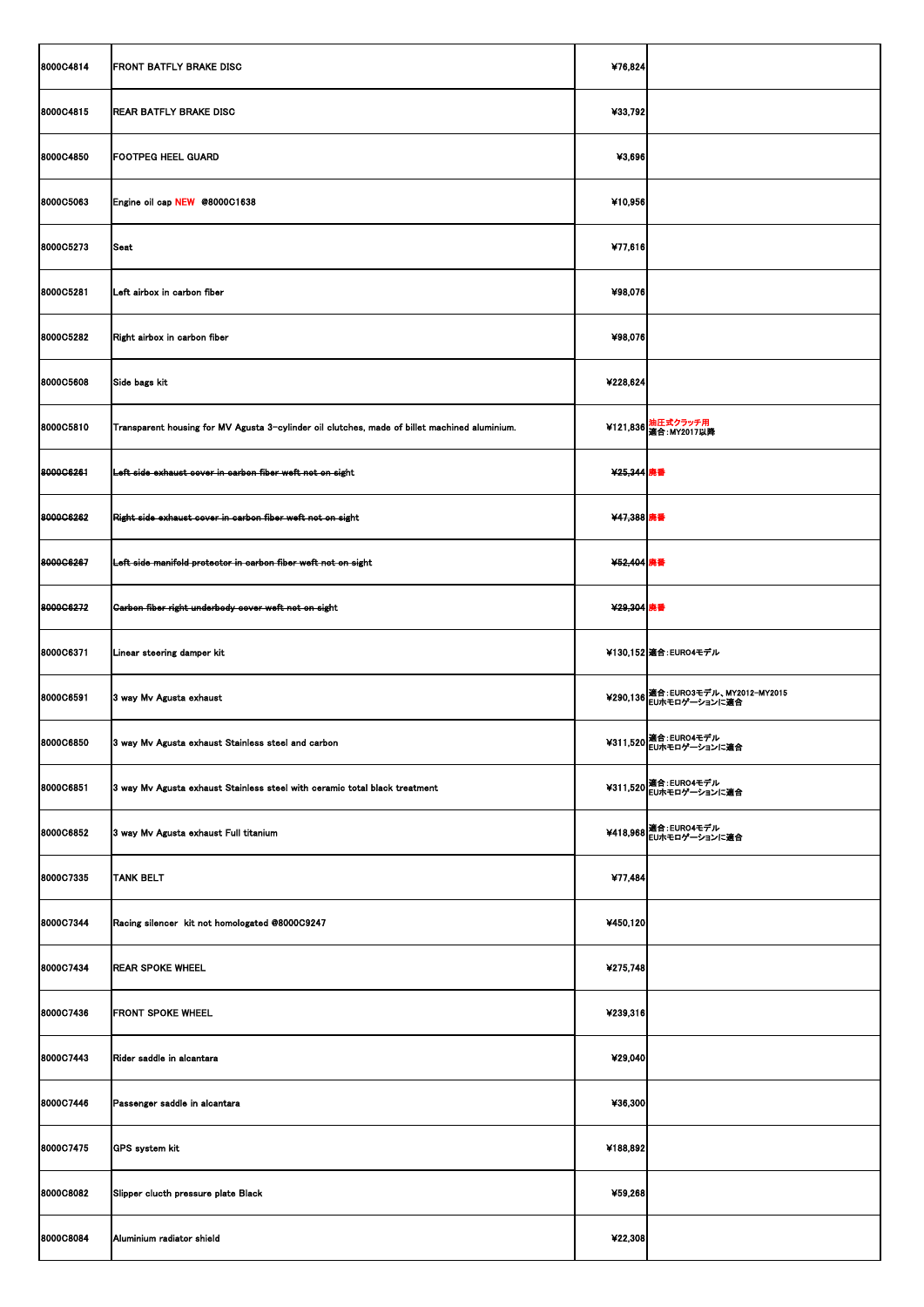| 8000C8134 | Ergal mirrors kit left+ right                                         | ¥44,352  |  |
|-----------|-----------------------------------------------------------------------|----------|--|
| 8000C8135 | <b>REAR CARBON MUDGUARD</b>                                           | ¥53,592  |  |
| 8000C8137 | <b>CONIC SILENCER</b>                                                 | ¥384,120 |  |
| 8000C8140 | <b>BRUTALE BLACKOUT KIT</b>                                           | ¥155,760 |  |
| 8000C8141 | Front carbon mudguard                                                 | ¥72,204  |  |
| 8000C8203 | Sc-Project exhaust                                                    | ¥366,432 |  |
| 8000C8249 | Clutch lever protection                                               | ¥5,676   |  |
| 8000C8250 | <b>Brake lever protection</b>                                         | ¥5,676   |  |
| 8000C8329 | ADDITIONAL LED SPOTLIGHT SET                                          | ¥62,040  |  |
| 8000C8358 | <b>RACING FOOTPEGS SET</b>                                            | ¥134,904 |  |
| 8000C8359 | <b>RACING FOOTPEGS SET</b>                                            | ¥134,904 |  |
| 8000C8636 | <b>RACING SILENCER</b>                                                | ¥583,968 |  |
| 8000C8641 | <b>BIKE COVER</b>                                                     | ¥38,940  |  |
| 8000C8705 | TOP CASE SET(from MY21)                                               | ¥136,752 |  |
| 8000C8713 | Rear top case kit                                                     | ¥146,652 |  |
| 8000C8718 | Oil filler cap with level dipstick Black                              | 49,240   |  |
| 8000C8857 | <b>RUSH RACING KIT - RUSH 1000</b>                                    | ¥797,280 |  |
| 8000C8934 | <b>CARBON SPOILER</b>                                                 | ¥70,224  |  |
| 8000C8935 | ABS module cover in carbon fiber                                      | ¥36,960  |  |
| 8000C8936 | Undertail cover in carbon fiber                                       | ¥49,104  |  |
| 8000C8937 | Windscreen support                                                    | ¥102,300 |  |
| 8000C8938 | Headlight support cover                                               | ¥26,004  |  |
| 8000C8939 | Left air intake cover                                                 | ¥38,016  |  |
| 8000C8940 | Right air intake cover                                                | ¥38,016  |  |
| 8000C8941 | Rear mudguard in carbon fiber                                         | ¥34,320  |  |
| 8000C9040 | 3 way Mv Agusta exhaust Stainless with black ceramic Super Veloce NEW | 4368,148 |  |
| 8000C9041 | 3 way Mv Agusta exhaust Stainless with Silver Titanium B3/DR NEW      | ¥368,148 |  |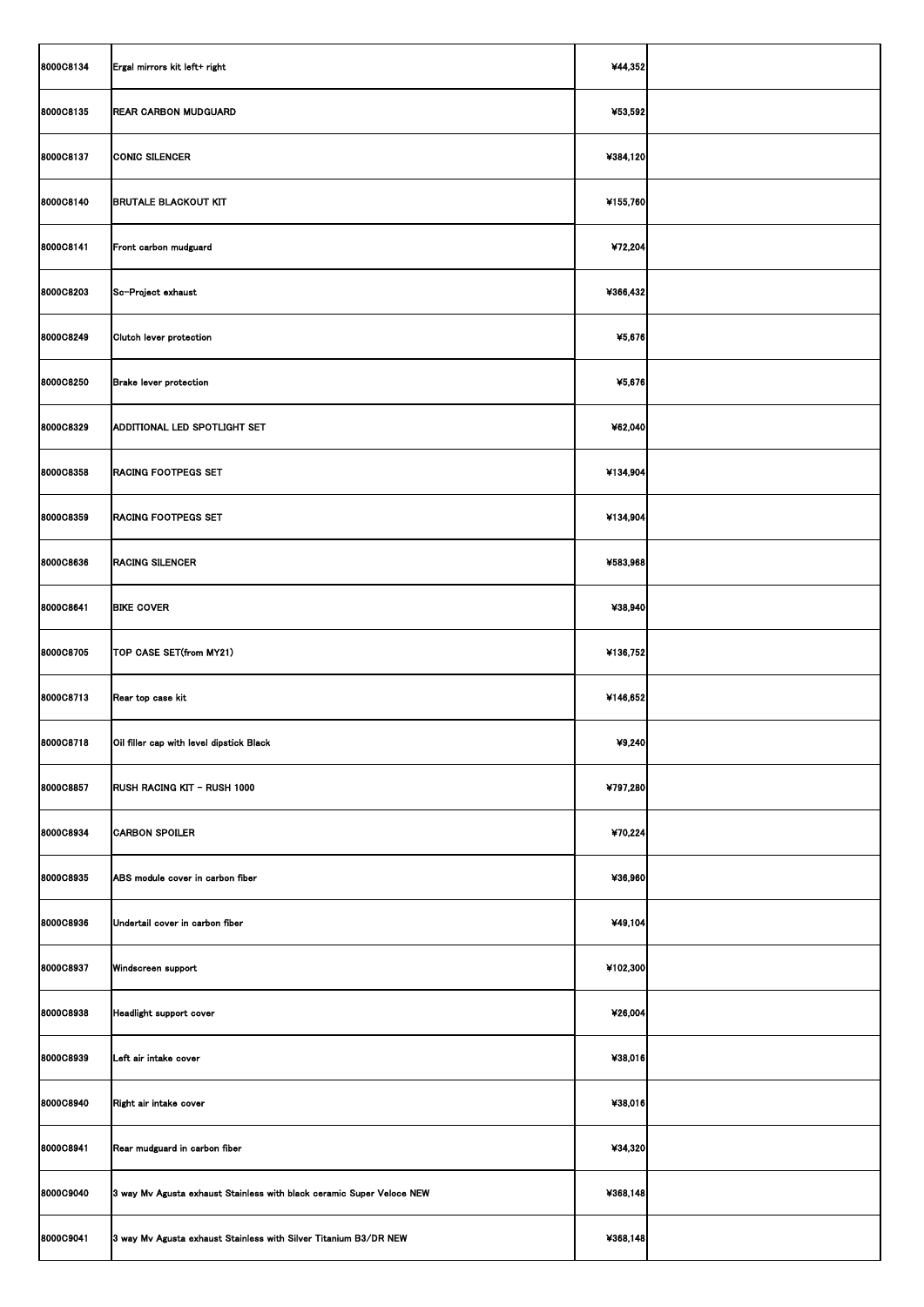| 8000C9043 | Indoor black cover                                                        | ¥55,836    |                        |
|-----------|---------------------------------------------------------------------------|------------|------------------------|
| 8000C9126 | ROSSO KIT BRUTALE/DRAGSTER/TURISMO VELOCE ROSSO                           | ¥220,836   |                        |
| 8000C9127 | <b>REAR FLANGE</b>                                                        | ¥42,240    |                        |
| 8000C9128 | <b>REAR BRAKE OIL RESERVOIR</b>                                           | ¥48,180    |                        |
| 8000C9129 | <b>OIL RESERVOIR CAP</b>                                                  | ¥12,540    |                        |
| 8000C9130 | <b>FRONT WHEEL PROTECTION</b>                                             | ¥18,084    |                        |
| 8000C9131 | <b>REAR WHEEL PROTECTION</b>                                              | ¥24,552    |                        |
| 8000C9200 | Mv Agusta "RIDE SAFE" bike carpet                                         | ¥30,360    |                        |
| 8000C9201 | Mv Agusta "ROSSO line" bike carpet                                        | ¥30,360 廃番 |                        |
| 8000C9207 | Full titanium racing silencer kit                                         | ¥404,316   |                        |
| 8000C9208 | Vintage windscreen                                                        | ¥16,104    |                        |
| 8000C9209 | TPMS sensor kit (Tyre Pressure Monitoring System)                         | ¥46,200    |                        |
| 8000C9210 | Side frame protectors kit                                                 | ¥24,948    |                        |
| 8000C9211 | Red engine oil cap                                                        | ¥6,996     |                        |
| 8000C9212 | <b>REAR SPROCKET ALUMINIUM NUTS BLACK ANODIZATION M10 X 1,25</b>          | ¥9,504     |                        |
| 8000C9224 | <b>Black clutch lever protection</b>                                      | ¥30,624    |                        |
| 8000C9225 | <b>Black brake lever protection</b>                                       | ¥30,624    |                        |
| 8000C9226 | Handlebar weights kit Black anodizing                                     | ¥15,972    |                        |
| 8000C9227 | Mounting kit for front brake cooling ducts with codes SPZA701K / SPZA701Y | ¥12,540    |                        |
| 8000C9228 | ADJUSTABLE FOOTPEGS SET FOR Euro4                                         | ¥138,336   |                        |
| 8000C9247 | RACING HOMOLOGATED SILENCER KIT (+ECU)                                    |            | ¥449,460 廃番 @8000C7344 |
| 8000C9256 | Rear stand made in boxed steel                                            | ¥78,540    |                        |
| 8000C9324 | <b>Backrest for top case</b>                                              | ¥9,240     |                        |
| 8000C9325 | Titanium dashboard cover                                                  | ¥36,828    |                        |
| 8000C9326 | Right mirror adapter                                                      | ¥11,088    |                        |
| 8000C9327 | Left mirror adapter                                                       | ¥11,088    |                        |
| 8000C9328 | Side frame protectors kit Black anodizing                                 | ¥24,816    |                        |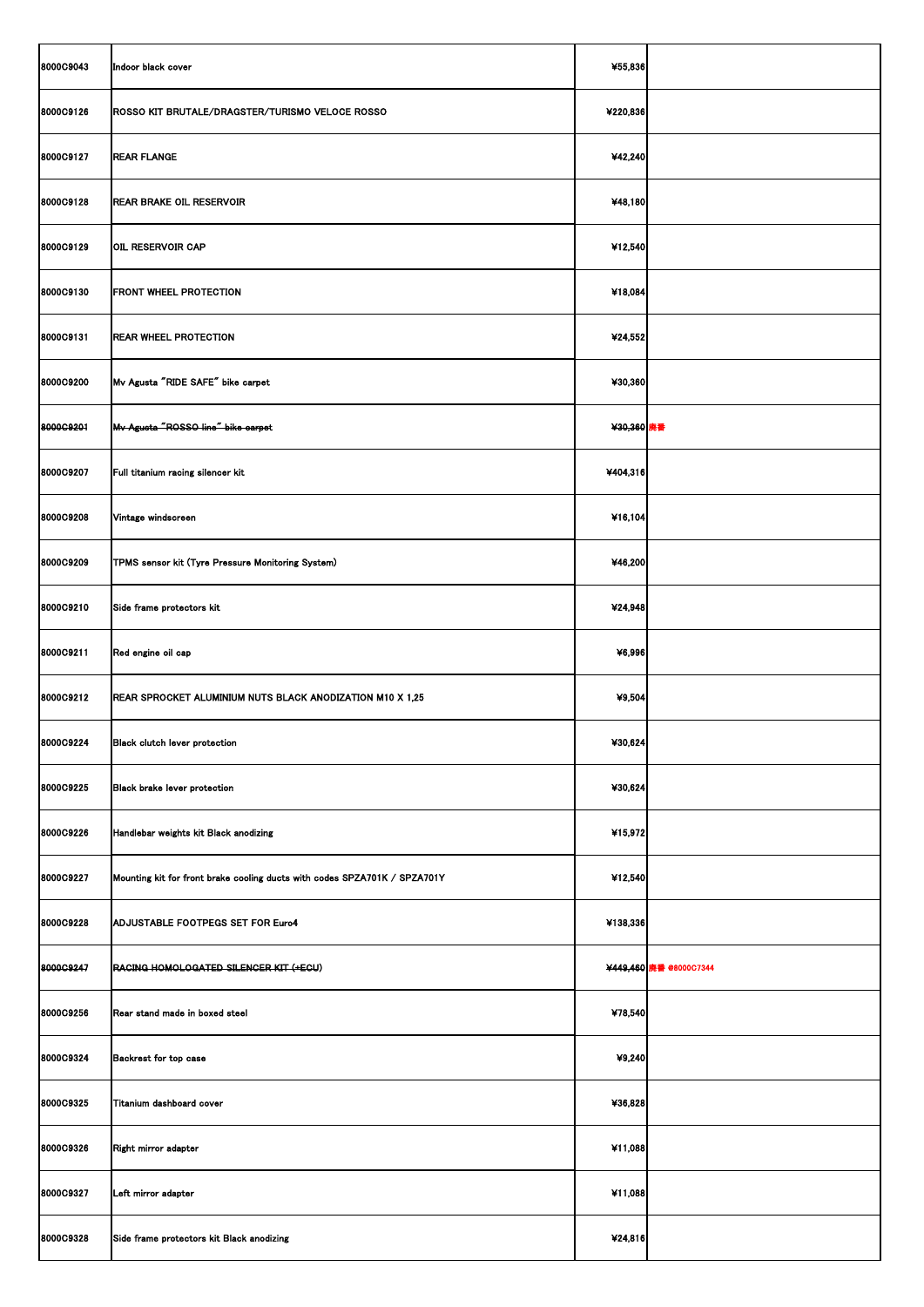| 8000C9342        | Handlebar weights kit Black                                       | ¥10,956  |  |
|------------------|-------------------------------------------------------------------|----------|--|
| 8000C9344        | <b>BLACK FRAME CAPS KIT</b>                                       | ¥32,736  |  |
| 8000C9345        | Clutch/ rear brake oil tank cap Black                             | ¥11,352  |  |
| <b>8000C9346</b> | <b>BLACK FRONT TANK BREMBO CAPS (BRAKE)</b>                       | ¥11,352  |  |
| 8000C9347        | Front wheel protectors kit Black                                  | ¥20,196  |  |
| 8000C9348        | <b>ENGINE OIL FILLER CAP</b>                                      | 49,240   |  |
| 8000C9349        | <b>HIGH LEFT MIRROR</b>                                           | ¥28,776  |  |
| 8000C9350        | Adjustable brake lever BLACK                                      | ¥33,528  |  |
| 8000C9351        | Adjustable clutch lever BLACK                                     | ¥33,528  |  |
| 8000C9392        | <b>LICENSE PLATE HOLDER</b>                                       | ¥96,360  |  |
| 8000C9445        | Left end bar mirror                                               | ¥11,880  |  |
| <b>8000C9446</b> | Right end bar mirror                                              | ¥11,880  |  |
| 8000C9457        | QUICK RELEASE FUEL TANK CAP                                       | ¥31,020  |  |
| <b>8000C9458</b> | <b>BLACK QUICK RELEASE LEVER</b>                                  | ¥6,996   |  |
| 8000C9516        | <b>MEMORABILIA WOODEN BOX</b>                                     | ¥61,644  |  |
| 8000C9517        | <b>DRAGSTER KIT</b>                                               | ¥431,244 |  |
| 8000C9519        | <b>BRUTALE KIT</b>                                                | ¥458,700 |  |
| 8000C9533        | Upper steering plate                                              | ¥64,812  |  |
| 8000C9534        | Kit of ergal footpegs made from solid (COMPLETE LEFT FOOTREST SV) | ¥86,460  |  |
| 8000C9535        | Kit of ergal footpegs made from solid (RIGHT FOOTREST SV)         | ¥62,304  |  |
| 8000C9536        | Kit of ergal footpegs made from solid (REAR BRAKE PEDAL SV)       | ¥19,140  |  |
| 8000C9537        | Frame caps kit                                                    | ¥37,488  |  |
| <b>8000C9538</b> | Rear sprocket kit                                                 | ¥105,204 |  |
| 8000C9539        | Articulated clutch lever                                          | ¥66,000  |  |
| 8000C9540        | Articulated front brake lever                                     | ¥49,632  |  |
| 8000C9542        | Racing fuel tank cap                                              | ¥40,656  |  |
| 8000C9543        | Front headlight ring nut                                          | ¥37,356  |  |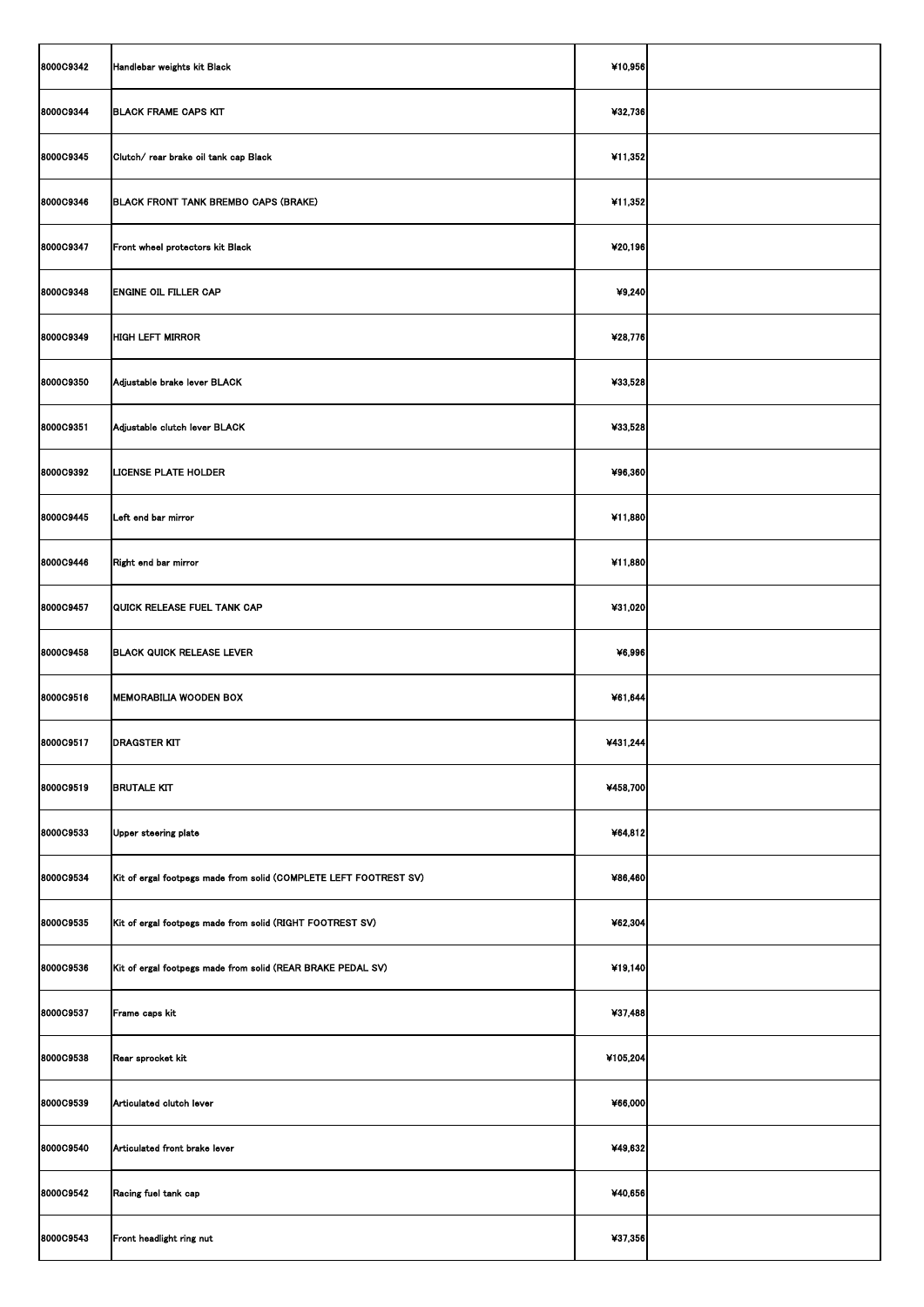| 8000C9570 | <b>TOURING WINDSCREEN</b>                                               | ¥17,028  |  |
|-----------|-------------------------------------------------------------------------|----------|--|
| 8000C9571 | Mv Agusta bike carpet                                                   | ¥27,852  |  |
| 8000C9598 | <b>RACING REAR SPROCKET KIT</b>                                         | ¥67,584  |  |
| 8000C9599 | Racing homologated silencer                                             | ¥404,976 |  |
| 8000C9602 | <b>BLACK BRAKE LEVER PROTECTOR</b>                                      | ¥31,680  |  |
| 8000C9603 | <b>BLACK CLUTCH LEVER PROTECTOR</b>                                     | ¥31,680  |  |
| 8000C9606 | Kit, single seat cover Red/Silver                                       | ¥42,768  |  |
| 8000C9611 | Cover, seat Oro                                                         | ¥151,800 |  |
| 8000C9627 | <b>REAR FAIRING COVER RED/SILVER</b>                                    | ¥24,948  |  |
| 8000C9693 | Led licence plate light with aluminium shell machined from billet Black | ¥13,860  |  |
| 8000C9694 | <b>MIRROR CAPS SET</b>                                                  | ¥12,540  |  |
| 8000C9695 | LEFT BRACKET FOR SILENCER (8000C9599)                                   | ¥4,620   |  |
| 8000C9696 | Radiator shield                                                         | ¥26,268  |  |
| 8000C9722 | <b>TOP CASE SOFT BAG</b>                                                | ¥18,876  |  |
| 8000C9723 | LEFT PANNIER SOFT BAG                                                   | ¥18,876  |  |
| 8000C9724 | <b>RIGHT PANNIER SOFT BAG</b>                                           | ¥18,876  |  |
| 8000C9731 | LEFT FRAME PROTECTOR PAD                                                | ¥8,712   |  |
| 8000C9732 | <b>RIGHT FRAME PROTECTOR PAD</b>                                        | ¥8,712   |  |
| 8000C9739 | <b>REAR FAIRING COVER SUPERVELOCE-ORO</b>                               | ¥147,708 |  |
| 8000C9753 | REAR FAIRING COVER SUPERVELOCE-75                                       | ¥30,096  |  |
| 8000C9901 | <b>RACING BRAKE DISC</b>                                                | ¥59,136  |  |
| 8000C9902 | <b>RACING BRAKE DISC</b>                                                | ¥59,136  |  |
| 8000C9964 | Diagnostic cables protection                                            | ¥7,392   |  |
| 8000C9991 | <b>BLINKER CAPS SET</b>                                                 | ¥14,784  |  |
| 8000D0110 | YELLOW CARBON BELT                                                      | ¥86,064  |  |
| 8000D0148 | <b>FRONT HEADLIGHT RING NUT</b>                                         | ¥20,460  |  |
| 8000D0149 | LEFT BRACKET FOR SILENCER (8000C9599) @8000C9695                        | ¥4,620   |  |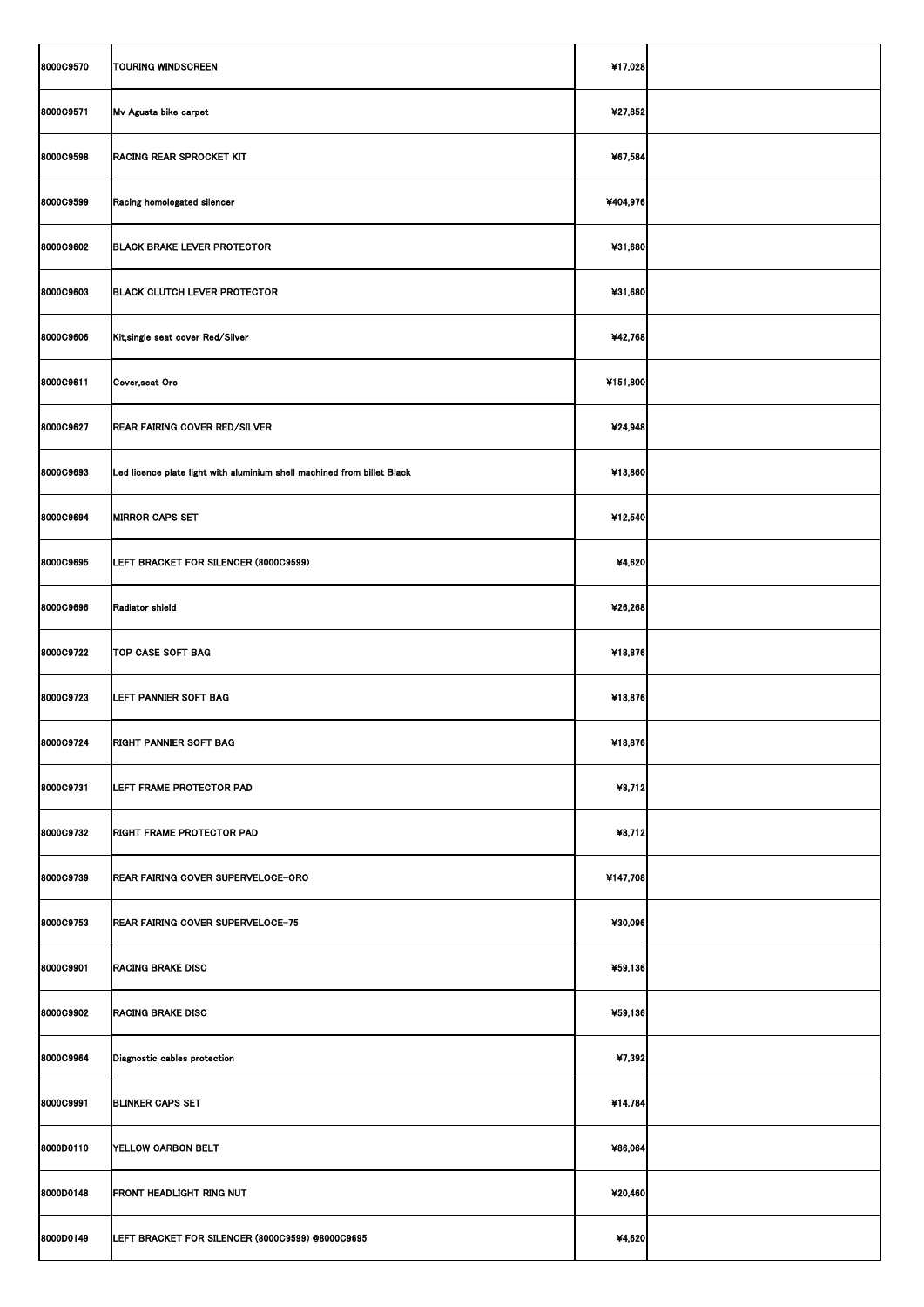| 8000D0150        | <b>RACING LEVERS SET @8000C9539+8000C9540</b>      | ¥120,120 |                                                                                                                       |
|------------------|----------------------------------------------------|----------|-----------------------------------------------------------------------------------------------------------------------|
| 8000D0151        | RACING FOOTPEGS SET @8000C9534+8000C9535+8000C9536 | ¥164,472 |                                                                                                                       |
| 8000D0152        | <b>FUME WINDSCREEN</b>                             | ¥25,080  |                                                                                                                       |
| 8000D0515        | <b>SILENCER RACING NURBURGRING</b>                 | ¥808,500 |                                                                                                                       |
| 80A0B3629        | <b>SWINGARM PROTECTOR</b>                          | ¥6,380   |                                                                                                                       |
| 80A0B6041        | LOWER CHAIN GUARD CARBON @RDTL050018/8000B6101     | ¥25,740  |                                                                                                                       |
| 80A0B6042        | <b>MUDGUARD</b>                                    | ¥54,120  |                                                                                                                       |
| 80A0B6044        | <b>UPPER CARBON CHAIN GUARD</b>                    | ¥22,440  |                                                                                                                       |
| 80A0C0793        | Upper chain guard as OEM in carbon fiber.          |          | <b> 適合:F4 1000 MY10 - &gt; MY19、</b><br>¥24,684 1000 R MY12 - > MY15, 1000 RR MY11 - > MY19,<br>F4 RC MY15 $-$ > MY19 |
| 80A0C0796        | Lower chain guard as OEM in carbon fiber.          |          | ▌適合: BRUTALE 920、990、1090 MY2013-2018、1090 RR<br>¥33,396 MY2010, 1090 R MY2012-15,<br>1090 RR MY2012-18               |
| 80A0C0799        | Carbon front mudguard spoiler @RDTL027018T         |          | F <sub>4</sub><br>¥31,680 適合: F4 1000 MY10-MY18, F4 1000 R MY12-MY15<br>1000 RR MY11-MY18, F4 RC MY15-MY18            |
| 80A0C1178        | <b>REAR MUDGUARD</b>                               | ¥53,592  |                                                                                                                       |
| 80A0C1304        | <b>Footrest kit Black</b>                          | ¥31,152  |                                                                                                                       |
| <b>80A0C1313</b> | Articulated front brake lever Red                  | ¥32,208  |                                                                                                                       |
| 80A0C1322        | Articulated clutch lever Red                       | ¥32,208  |                                                                                                                       |
| 80A0C1694        | Racing fuel tank cap Red                           | ¥29,700  |                                                                                                                       |
| <b>80A0C1696</b> | <b>BRAKE PUMP CAP</b>                              | ¥15,048  |                                                                                                                       |
| 80A0C1697        | <b>CLUTCH PUMP CAP</b>                             | ¥15,048  |                                                                                                                       |
| 80A0C1764        | White rear seat cover in fiberglass                | ¥59,400  |                                                                                                                       |
| 80A0C1882        | <b>RIGHT MUDGUARD SUPPORT</b>                      | ¥17,424  |                                                                                                                       |
| 80A0C1883        | LEFT CARBON MUDGUARD SUPPORT                       | ¥17,424  |                                                                                                                       |
| 80A0C1910        | Clutch cover in carbon fiber                       | ¥22,308  |                                                                                                                       |
| 80A0C2111        | Underseat panels right                             | ¥8,580   |                                                                                                                       |
| 80A0C2112        | Underseat panels left                              | ¥8,580   |                                                                                                                       |
| 80A0C2271        | <b>F3 RC MIRRORS CAP KIT</b>                       | ¥11,220  |                                                                                                                       |
| 80A0C2459        | Undertank cover left side in carbon fiber          | ¥12,540  |                                                                                                                       |
| 80A0C2460        | Undertank cover right side in carbon fiber         | ¥12,540  |                                                                                                                       |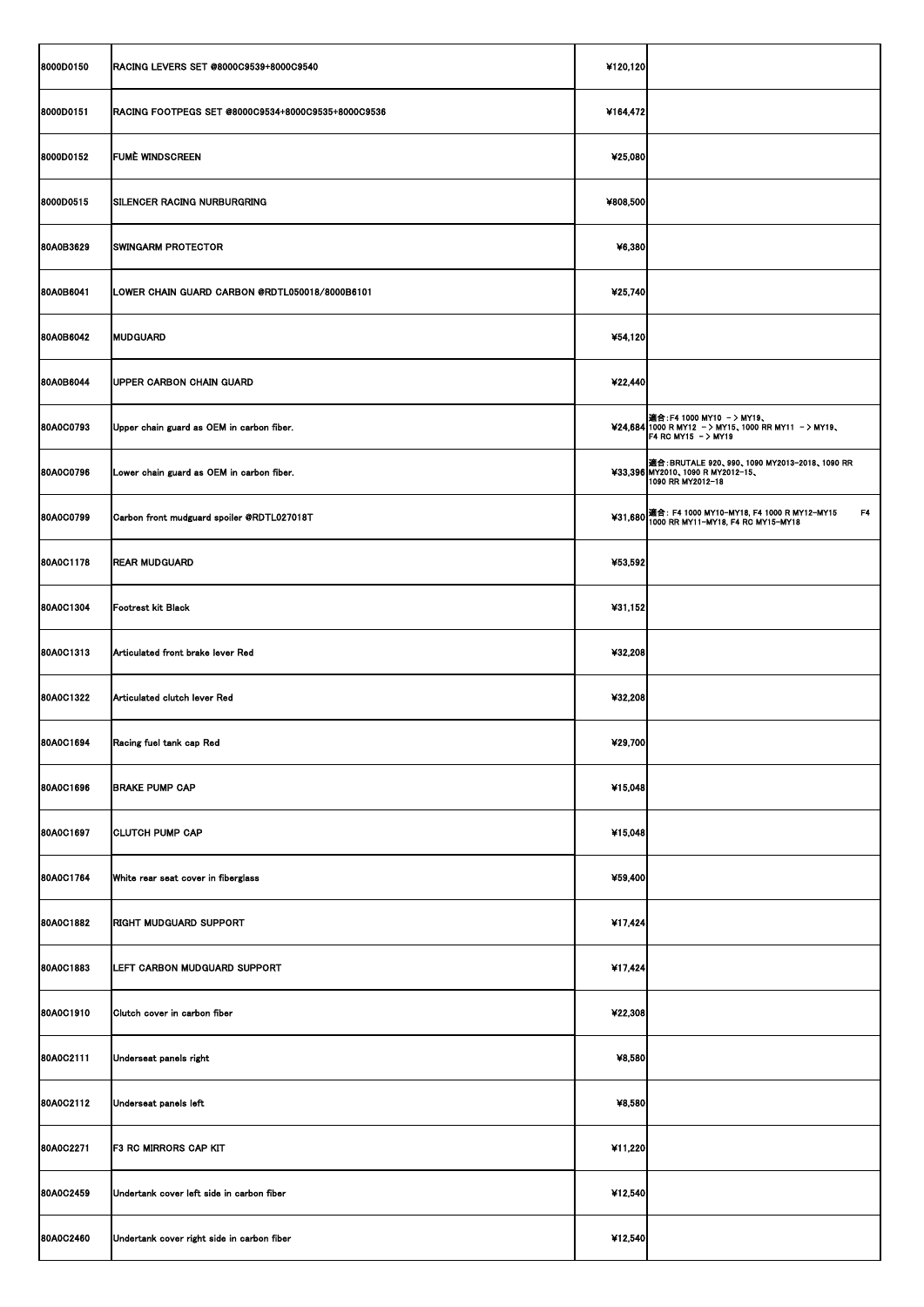| 80A0C2461        | Left air intake in carbon fiber                           | ¥77,484  |  |
|------------------|-----------------------------------------------------------|----------|--|
| 80A0C2462        | Right air intake in carbon fiber                          | ¥77,484  |  |
| 80A0C2463        | Fuel tank panel in carbon fiber, left side                | ¥36,300  |  |
| 80A0C2464        | Fuel tank panel in carbon fiber, right side               | ¥36,300  |  |
| 80A0C2466        | Ignition lock cover in carbon fiber                       | ¥17,424  |  |
| 80A0C2467        | Dashboard carbon cover                                    | ¥59,928  |  |
| 80A0C2468        | Radiator cover in carbon fiber right side                 | ¥56,760  |  |
| 80A0C2469        | Radiator cover in carbon fiber left side                  | ¥56,760  |  |
| 80A0C2470        | (glossy carbon) Radiator cover in carbon fiber right side | ¥31,020  |  |
| 80A0C2471        | (glossy carbon) Radiator cover in carbon fiber left side  | ¥31,020  |  |
| 80A0C2852        | <b>FRONT MUDGUARD</b>                                     | ¥58,740  |  |
| 80A0C2861        | Front carbon mudguard                                     | ¥46,860  |  |
| 80A0C2862        | Front mudguard spoiler in carbon fiber                    | ¥66,264  |  |
| 80A0C2863        | Underseat cover left side in carbon fiber                 | ¥18,744  |  |
| 80A0C2864        | Underseat cover right side in carbon fiber                | ¥18,744  |  |
| 80A0C2865        | Voltage regulator cover in carbon fiber                   | ¥24,816  |  |
| 80A0C2869        | Clutch lever protection red                               | ¥37,884  |  |
| 80A0C2870        | Brake lever protection red                                | ¥37,884  |  |
| 80A0C2929        | Side frame protector left red finish                      | ¥14,784  |  |
| 80A0C2930        | Side frame protector right red finish                     | ¥18,084  |  |
| 80A0C3280        | Front fork Marzocchi                                      | ¥290,136 |  |
| 80A0C4687        | Clutch cover protection Red                               | ¥34,980  |  |
| 80A0C4697        | Pick up protection Red                                    | ¥34,980  |  |
| 80A0C5063        | Engine oil cap Red                                        | ¥10,956  |  |
| 80A0C6475        | Carbon fibre monocoque rear rim                           | ¥508,992 |  |
| 80A0C6478        | Carbon fibre monocoque front rim                          | ¥371,448 |  |
| <b>80A0C6562</b> | <b>BRAKE LEVER</b>                                        | ¥38,720  |  |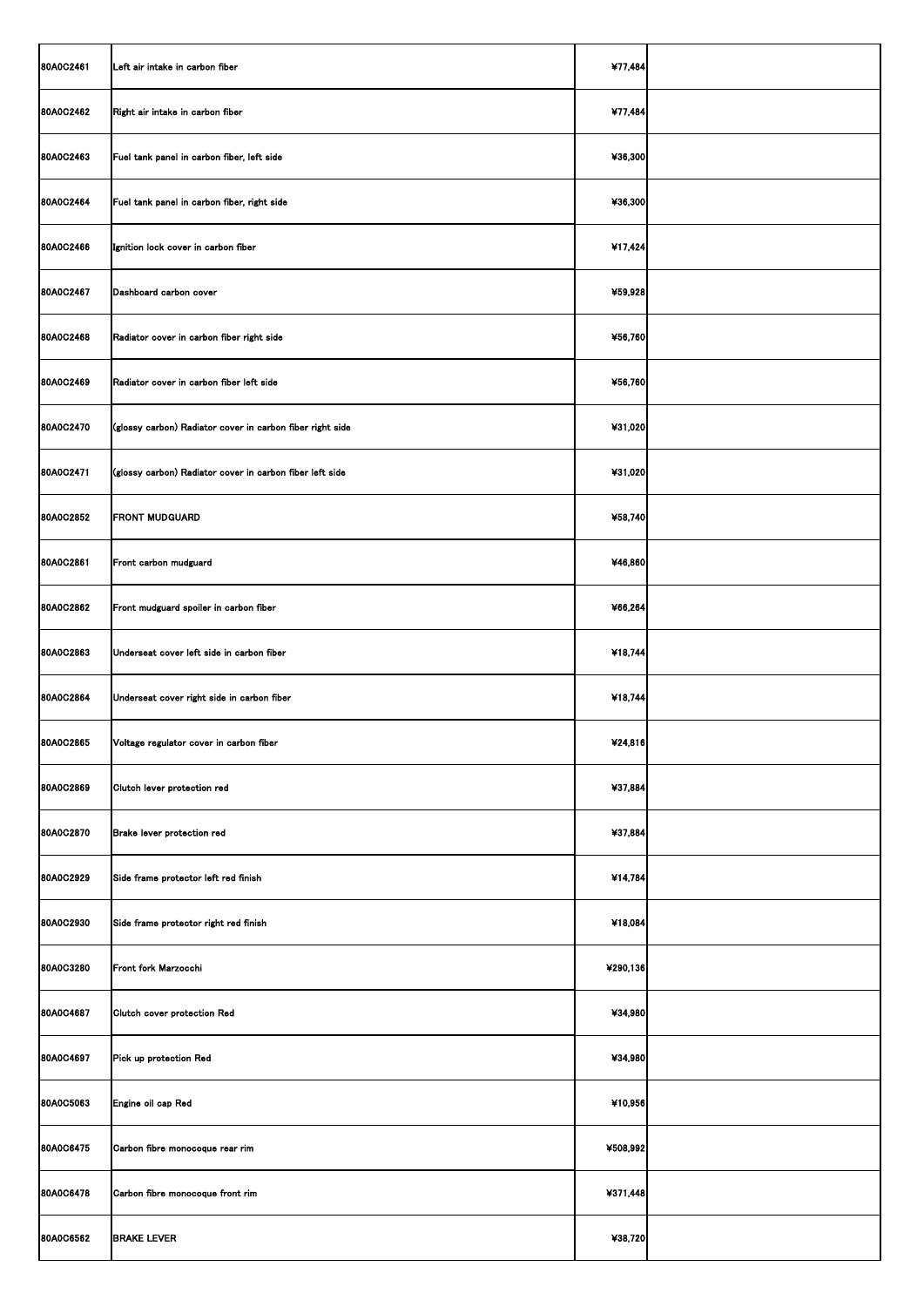| 80A0C6563        | <b>CLUTCH LEVER</b>                                                | ¥38,720  |  |
|------------------|--------------------------------------------------------------------|----------|--|
| 80A0C7119        | Single-seater cover in carbon fiber Red                            | ¥108,900 |  |
| <b>80A0C8082</b> | Slipper clucth pressure plate Red                                  | ¥59,268  |  |
| 80A0C9041        | 3 way Mv Agusta exhaust Stainless with Ultra violet Titanium B3/DR | ¥404,976 |  |
| 80A0C9043        | <b>BIKE COVER</b>                                                  | ¥55,836  |  |
| 80A0C9212        | REAR SPROCKET ALUMINIUM NUTS RED ANODIZATION M10 X 1,25            | 49,504   |  |
| 80A0C9224        | Red clutch lever protection                                        | ¥30,624  |  |
| 80A0C9225        | Red brake lever protection                                         | ¥30,624  |  |
| 80A0C9226        | Handlebar weights kit Red anodizing                                | ¥15,972  |  |
| 80A0C9328        | Side frame protectors kit Red anodizing                            | ¥20,460  |  |
| 80A0C9342        | Handlebar weights kit Red anodizing                                | ¥10,956  |  |
| 80A0C9344        | <b>RED FRAME CAPS KIT</b>                                          | ¥32,736  |  |
| 80A0C9345        | Clutch/ rear brake oil tank cap red                                | ¥11,352  |  |
| 80A0C9346        | Front brake oil tank cap red                                       | ¥11,352  |  |
| 80A0C9347        | Front wheel protectorss kit red                                    | ¥20,196  |  |
| 80A0C9349        | <b>HIGH RIGHT MIRROR</b>                                           | ¥28,776  |  |
| <b>80A0C9350</b> | Adjustable brake levers with red anodization                       | ¥33,528  |  |
| 80A0C9351        | Adjustable clutch levers with red anodization                      | ¥33,528  |  |
| 80A0C9458        | Quick release lever for racing tank cap red                        | ¥6,996   |  |
| <b>80A0C9606</b> | Kit, single seat cover Black/Gray                                  | ¥42,768  |  |
| 80A0C9627        | <b>REAR FAIRING COVER BLACK/GRAY</b>                               | ¥24,948  |  |
| 80A0C9694        | <b>MIRROR CAPS SET</b>                                             | ¥12,408  |  |
| 80A0D0453        | <b>SWINGARM COVER</b>                                              | ¥43,780  |  |
| 80B0C1304        | Footrest kit in red colour                                         | ¥17,424  |  |
| 80B0C6261        | Left side exhaust cover in carbon fiber visible weft               | ¥81,180  |  |
| 80B0C6262        | Right side exhaust cover in carbon fiberr visible weft             | ¥146,388 |  |
| 80B0C6267        | Left side manifold protector in carbon fiber visible weft          | ¥174,900 |  |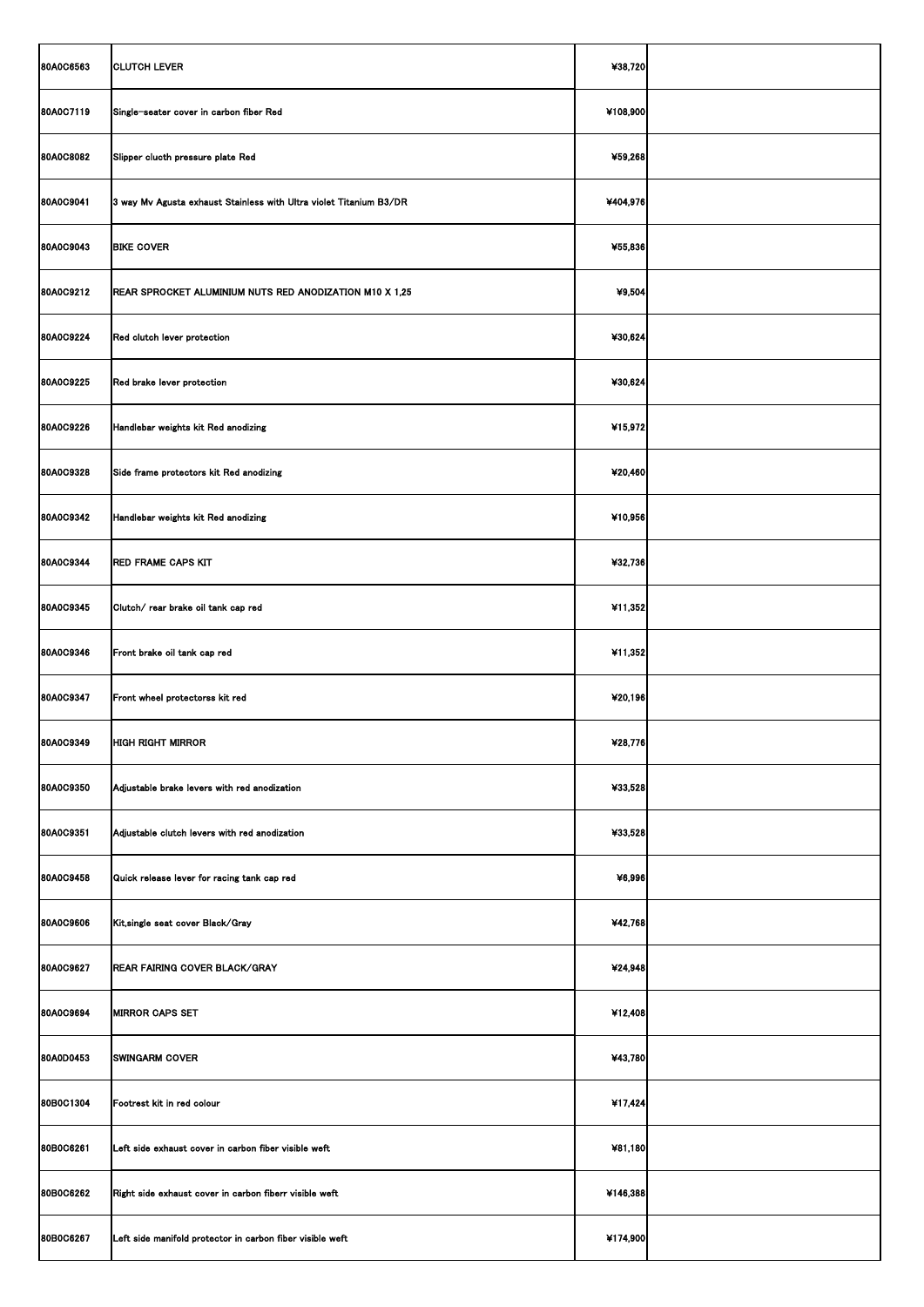| 80B0C6272        | Carbon fiber right underbody cover visible weft                            | ¥71,544   |                                                 |
|------------------|----------------------------------------------------------------------------|-----------|-------------------------------------------------|
| 80B0C7119        | Single-seater cover in carbon fiber Black                                  | ¥108,900  |                                                 |
| 80B0C9041        | 3 way Mv Agusta exhaust Stainless with black ceramic B3/DR                 | ¥294,492  |                                                 |
| 80B0C9328        | Side frame protectors kit Titanium anodizing                               | ¥20,460   |                                                 |
| 80B0C9342        | Handlebar weights kit Titanium                                             | $*10,956$ |                                                 |
| 80B0C9344        | <b>TITANIUM FRAME CAPS KIT</b>                                             | ¥32,736   |                                                 |
| 80B0C9345        | Clutch/ rear brake oil tank cap Titanium                                   | ¥11,352   |                                                 |
| 80B0C9346        | TITANIUM FRONT TANK BREMBO CAPS (BRAKE)                                    | ¥11,352   |                                                 |
| 80B0C9347        | Front wheel protectors kit Titanium                                        | ¥20,196   |                                                 |
| 80B0C9350        | Adjustable brake levers with "titanium" anodization                        | ¥33,528   |                                                 |
| 80B0C9351        | Adjustable clutch levers with "titanium" anodization                       | ¥33,528   |                                                 |
| <b>8A00B6468</b> | TRANSMISSION CHAIN                                                         | ¥36,564   |                                                 |
| <b>8A00C1331</b> | <b>Black side frame protectors</b>                                         | ¥34,320   |                                                 |
| <b>8A00C2458</b> | 3 way Mv Agusta exhaust Stainless steel                                    |           | ¥273,504 適合: EURO4モデル<br>EUホモロゲーションに適合          |
| <b>8A00C2489</b> | License plate holder kit anodized in black with MV Agusta Corse logo       |           | ¥71,544 USA/AUS/UK ホモロゲーションに適合                  |
| <b>8A00C4680</b> | Silencer with conical titanium body and matt carbon fibre bottom           | ¥351,648  |                                                 |
| <b>8A00C6591</b> | 3 way Mv Agusta exhaust Stainless steel with black anodisation             |           | ¥273,504 適合: EURO3モデル<br>¥273,504 EUホモロゲーションに適合 |
| <b>8A00C6850</b> | 3 way Mv Agusta exhaust Stainless steel and carbon                         |           | ¥293,700 適合: EURO4モデル<br>¥293,700 EUホモロゲーションに適合 |
| <b>8A00C6851</b> | 3 way Mv Agusta exhaust Stainless steel with ceramic total black treatment |           | ¥293,700   適合: EURO4モデル<br>  EUホモロゲーションに適合      |
| <b>8A00C6852</b> | 3 way Mv Agusta exhaust Full titanium                                      |           | ¥395,076 超合: EURO4モデル<br>EUホモロゲーションに適合          |
| <b>8A00C8718</b> | Oil filler cap with level dipstick Red                                     | ¥9,240    |                                                 |
| <b>8A00C9041</b> | 3 way Mv Agusta exhaust Stainless with Silver Titanium F3                  | ¥368,148  |                                                 |
| <b>8A00C9457</b> | QUICK RELEASE FUEL TANK CAP                                                | ¥31,020   |                                                 |
| <b>8A00C9602</b> | <b>RED BRAKE LEVER PROTECTOR</b>                                           | ¥31,680   |                                                 |
| <b>8A00C9603</b> | <b>RED CLUTCH LEVER PROTECTOR</b>                                          | ¥31,680   |                                                 |
| <b>8A00C9693</b> | Led licence plate light with aluminium shell machined from billet Red      | ¥13,860   |                                                 |
| 8A00D0110        | <b>RED CARBON BELT</b>                                                     | ¥86,064   |                                                 |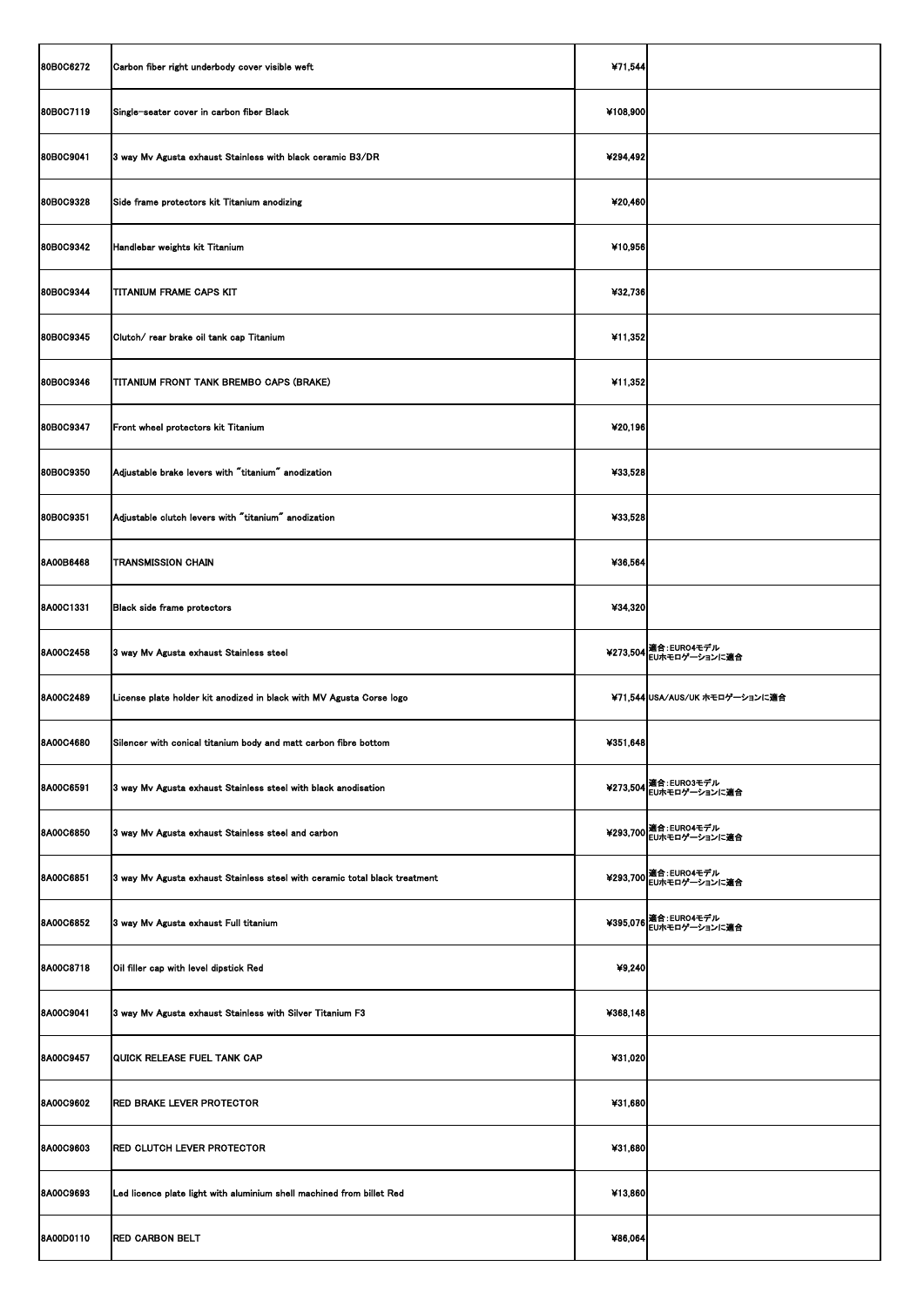| <b>8AA0C1103</b>     | <b>REAR MUDGUARD @RDTL092018</b>                                           | ¥39,600  |                                              |
|----------------------|----------------------------------------------------------------------------|----------|----------------------------------------------|
| <b>8AA0C6191</b>     | <b>TANK PROTECTOR</b>                                                      | ¥6,710   |                                              |
| <b>8AA0C9041</b>     | 3 way Mv Agusta exhaust Stainless with Ultra violet Titanium F3            | ¥404,976 |                                              |
| <b>8AB0C9041</b>     | 3 way Mv Agusta exhaust Stainless with black ceramic F3                    | ¥294,492 |                                              |
| <b>8AB0C9041</b>     | <b>BLACK CERAMIC RACING SILENCER</b>                                       | ¥294,624 |                                              |
| <b>8B00C2458</b>     | 3 way Mv Agusta exhaust Stainless steel                                    |          | ¥273,504 適合:EURO4モデル<br>EUホモロゲーションに適合        |
| <b>8B00C2489</b>     | License plate holder kit anodized in black with MV Agusta Corse logo       |          | ¥71,544 FR/NL ホモロゲーションに適合                    |
| <b>8B00C6850</b>     | 3 way Mv Agusta exhaust Stainless steel and carbon                         |          | ¥293,832   適合: EURO4モデル<br>  EUホモロゲーションに適合   |
| <b>8B00C6851</b>     | 3 way Mv Agusta exhaust Stainless steel with ceramic total black treatment |          | ¥293,832   適合: EURO4モデル<br>  EUホモロゲーションに適合   |
| <b>8B00C6852</b>     | 3 way Mv Agusta exhaust Full titanium                                      |          | ¥394,944   適合: EURO4モデル<br>  EUホモロゲーションに適合   |
| <b>8B00C9602</b>     | <b>TITANIUM BRAKE LEVER PROTECTOR</b>                                      | ¥31,680  |                                              |
| <b>8B00C9603</b>     | <b>TITANIUM CLUTCH LEVER PROTECTOR</b>                                     | ¥31,680  |                                              |
| <b>8B00C9693</b>     | Led licence plate light with aluminium shell machined from billet Silver   | ¥13,860  |                                              |
| 8C00C2489            | License plate holder kit anodized in black with MV Agusta Corse logo       |          | ¥71,544 E/A ホモロゲーションに適合                      |
| <b>8D00C2489</b>     | License plate holder kit anodized in black with MV Agusta Corse logo       |          | ¥71,544 DE ホモロゲーションに適合                       |
| <b>8K00C3600</b>     | Dedicated ECU for the installation of SC Project exhaust code 8000C4535    | ¥221,892 |                                              |
| <b>8K00C3622</b>     | Dedicated ECU for the installation of SC Project exhaust code 8000C4535    |          | ¥221,892 SC PROJECT EXHAUST 8000C4535 専用のECU |
| <b>CAREBLACK</b>     | <b>CARE KIT BLACK</b>                                                      | 未定       |                                              |
| <b>CAREBLACK</b>     | CARE KIT "BLACK"                                                           | 未定       |                                              |
| <b>CARERED</b>       | <b>CARE KIT RED</b>                                                        | 未定       |                                              |
| <b>GHIFTAMM</b>      | A true collector's item                                                    | ¥64,548  |                                              |
| <b>TTO</b>           | GHIFTCRUSCO Cagiva Mito 125 EV dashboard                                   | ¥55,308  |                                              |
| KITBLACKB3           | <b>BLACKOUT KIT BRUTALE</b>                                                | ¥155,760 |                                              |
|                      | KITBLACKDRA BLACKOUT KIT DRAGSTER                                          | ¥155,760 |                                              |
| KITCORSEBD CORSE KIT |                                                                            | 4269,544 |                                              |
| MAHQ040              | <b>ENGINE OIL FILLER CAP</b>                                               | ¥9,240   |                                              |
| <b>MD400</b>         | <b>SPOKE WHEELS SET</b>                                                    | 未定       |                                              |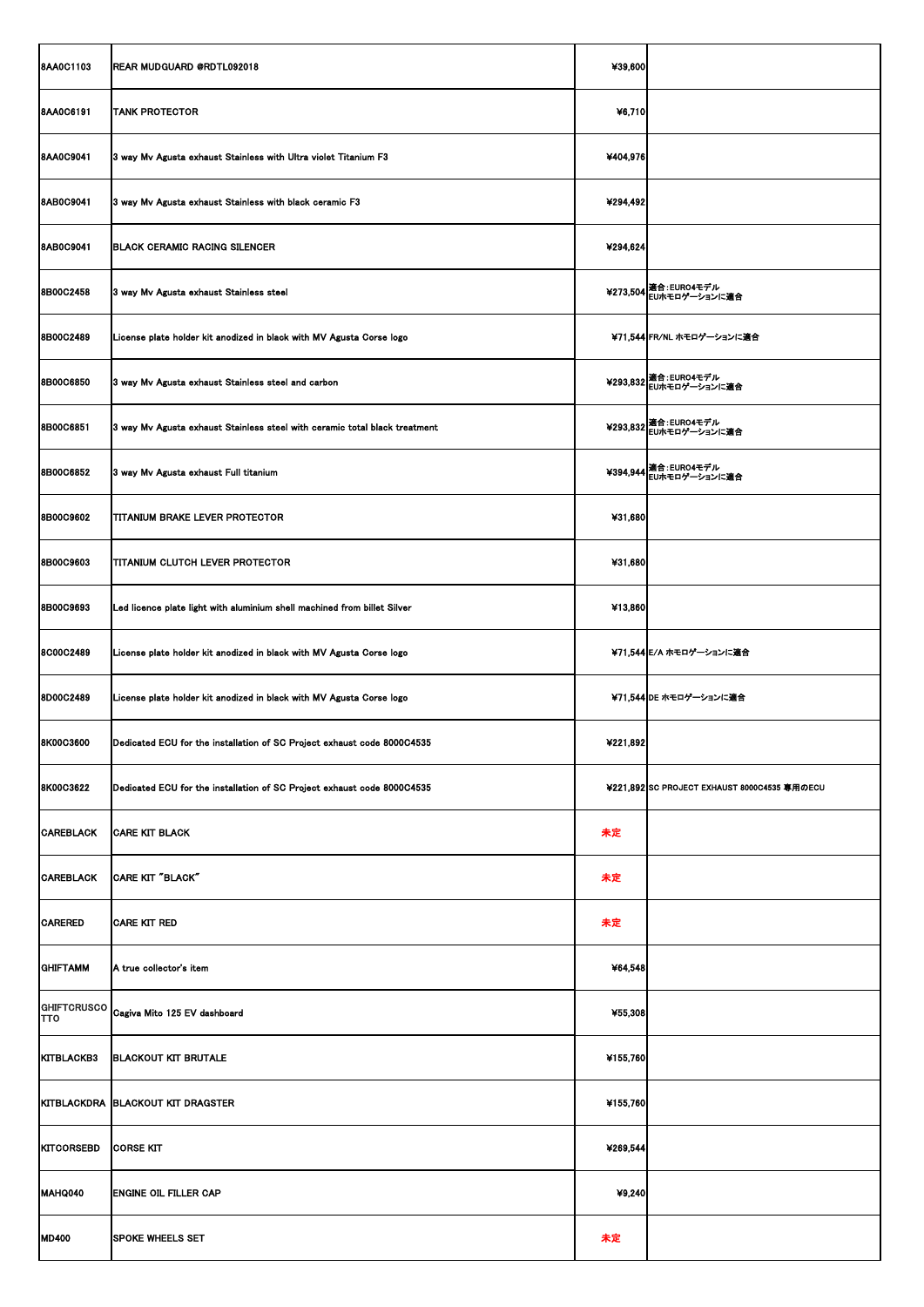| <b>RDBD002089</b> | Red rear seat cover in fiberglass                                        |             | 廃番<br>¥77,748 適合: F4 1000 MY10-MY18, F4 1000 R MY12-MY15, F4 1000<br><b>IRR MY11-MY18</b>                          |
|-------------------|--------------------------------------------------------------------------|-------------|--------------------------------------------------------------------------------------------------------------------|
| <b>RDBD004089</b> | Rear seat cover in fiberglass, raw part (NO Paint)                       |             | 廃番<br>¥56,984 適合: F4 1000 MY10-MY18, F4 1000 R MY12-MY15, F4 1000<br>RR MY11-MY18                                  |
| <b>RDBD009099</b> | Red rear seat cover in fiberglass                                        | ¥77,616     |                                                                                                                    |
| <b>RDBD010099</b> | <b>Pastel white rear seat oover in fiberglass</b>                        | ¥62,383 廃番  |                                                                                                                    |
| <b>RDBD011099</b> | <b>Black rear seat cover in fiberglass</b>                               | ¥62,383 廃番  |                                                                                                                    |
| <b>RDBD012099</b> | Pearl white rear seat cover in fiberglass                                | ¥77,616     |                                                                                                                    |
| <b>RDBD013099</b> | Black rear seat cover in fiberglass                                      | ¥77,616     |                                                                                                                    |
| <b>RDBD016099</b> | Grey rear seat cover in fiberglass                                       | ¥89,918 廃番  |                                                                                                                    |
| <b>RDMT004018</b> | Pick up cover protection in carbon fiber                                 |             | 廃番<br>¥17,279 適合: F4 1000 MY10-MY18, F41000 R MY12-MY15, F4 1000<br>RR MY11-MY18, F4 RC MY15-MY18                  |
| <b>RDMT005018</b> | Sprocket cover in carbon fiber CLUTCH COVER PROTECTION                   |             | 廃番<br>¥43,124 適合: F4 1000 MY10-MY18, F41000 R MY12-MY15, F4 1000<br>RR MY11-MY18, F4 RC MY15-MY18                  |
| <b>RDMT006108</b> | <b>Exhaust valve cover</b>                                               |             | ¥17,688 適合: BRUTALE 920, 990, 1090 RR MY10,<br>1090 R MY12, 1090 RR MY12                                           |
| <b>RDMT018078</b> | Titanium manifolds COLL.COMPL.FULL TITAN SPORT F3 + ECU                  |             | <del>¥397,26</del> 7  廃番<br>- 適合: EURO3モデル                                                                         |
| RDMT0C4535        | Silencer kit                                                             |             | サーキット走行用、一般公道走行不可<br>¥333,696 Euro 4モデル用<br>専用のECU付属                                                               |
| <b>RDMT1C4535</b> | <b>SILENCER</b>                                                          | ¥333,696    |                                                                                                                    |
| <b>RDMT1C4680</b> | Silencer kit with conical titanium body and matt carbon fibre bottom NEW |             | サーキット走行用、一般公道走行不可<br>¥384,120 適合: Brutale 800 RR Pirelli<br>キットには専用のECUが含まれています<br>装着には別途、フットレストサポート8000C4850が必要です |
| <b>RDMT2C4680</b> | <b>TITANIUM SILENCER</b>                                                 | ¥383,064    |                                                                                                                    |
| RDMT4C4680        | <b>IE5 RACING SILENCER SET</b>                                           | ¥383,460    |                                                                                                                    |
| <b>RDMT5C4680</b> | <b>E5 SCS RACING SILENCER SET</b>                                        | ¥383,460    |                                                                                                                    |
| RDMT6C4680        | <b>E5 RACING SILENCER SET</b>                                            | ¥383,460    |                                                                                                                    |
| <b>RDMT7C4680</b> | <b>E5 RACING SILENCER SET</b>                                            | ¥383,460    |                                                                                                                    |
| <b>RDTL003312</b> | Ohlins cross mounted steering damper specific for F4.                    |             | ¥141,636 適合: F4 1000 MY10-MY18 F4 1000 R MY12~MY15                                                                 |
| <b>RDTL003608</b> | Rotative steering damper                                                 |             | ¥101,508 本国在庫なくなり次第廃番<br>- 通合: Brutale 750, 910, 989, 1078                                                         |
| <b>RDTL004312</b> | Ohlins linear steering damper specific for F3                            | ¥133,650 廃番 |                                                                                                                    |
| <b>RDTL008049</b> | <b>SACHS Linear steering damper kit</b>                                  | ¥159,152 廃番 |                                                                                                                    |
|                   | RDTL008088 Right side fiberglass fairing                                 |             | 本国在庫なくなり次第廃番<br>¥27,984 適合: F4 1000 MY10-MY18, F4 1000 R MY12 -MY15, F4 1000<br>RR MY11-MY18, F4 RC MY15-MY18      |
| <b>RDTL009088</b> | Left side fiberglass fairing                                             |             | 廃番<br>¥47,916 適合: F4 1000 MY10-MY18, F4 1000 R MY12 -MY15, F4 1000<br><b>RR MY11-MY18, F4 RC MY15-MY18</b>         |
| <b>RDTL010049</b> | Gubellini sport cross mounted steering damper kit specific for F3        | ¥137,306 廃番 |                                                                                                                    |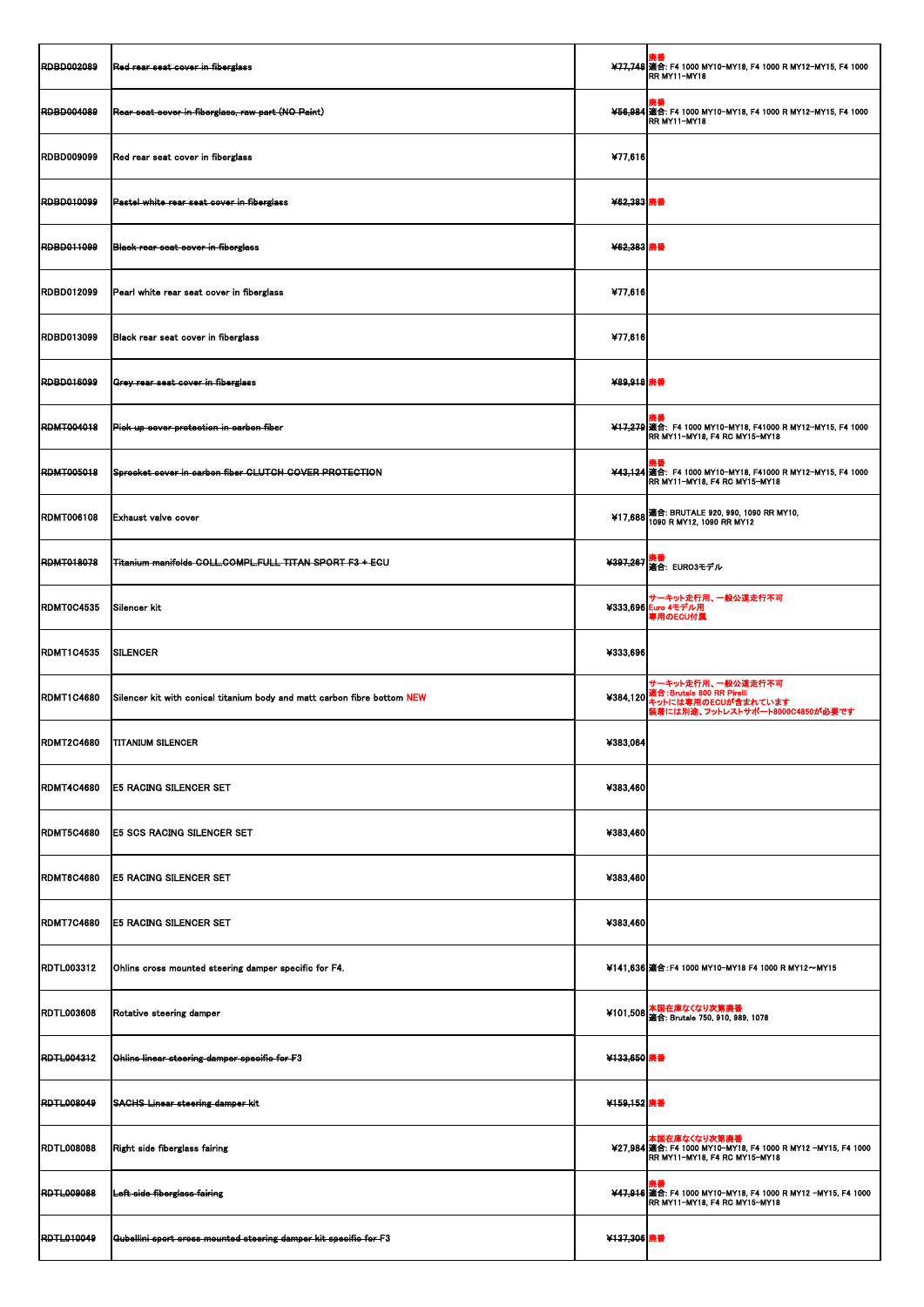| <b>RDTL010088</b>  | Lower fiber glass fairing                                                 |            | ¥49,368 適合: F4 1000 MY10-MY18, F4 1000 R MY12 -MY15, F4 1000<br>RR MY11-MY18, F4 RC MY15-MY18                                                                          |
|--------------------|---------------------------------------------------------------------------|------------|------------------------------------------------------------------------------------------------------------------------------------------------------------------------|
| <b>RDTL012088</b>  | <b>Front fairing fiber glass</b>                                          | ¥62,436 廃番 |                                                                                                                                                                        |
| <b>RDTL013088</b>  | Right side fiberglass fairing                                             | ¥46,464 廃番 |                                                                                                                                                                        |
| <b>RDTL014088</b>  | Left side fiberglass fairing                                              | ¥46,464 廃番 |                                                                                                                                                                        |
| <b>RDTL016088</b>  | <b>Fiber glass solo seat unit</b>                                         | ¥90,024 廃番 |                                                                                                                                                                        |
| <b>RDTL028018</b>  | Rear carbon mudguard                                                      |            | 本国在庫なくなり次第廃番<br>¥57,948 適合: Brutale 920, 990, 1090 MY13-->MY18,<br>1090 RR MY10, 1090 R MY12-->Y15,<br>1090 RR MY12-->MY18                                             |
| <b>RDTL031018</b>  | Dash cover in carbon fiber (full piece)                                   |            | ¥31,680 適合: Brutale 920, 990, 1090 RR MY10,<br>1090 R MY12, 1090 RR MY12                                                                                               |
| <b>RDTL032018</b>  | Ignition lock cover, identical to OEM product in carbon fiber             | ¥38,623 廃番 |                                                                                                                                                                        |
|                    | RDTL033018A Right air box cover, identical to OEM product in carbon fiber |            | <b>適合: BRUTALE 920, 990, 1090 MY13-MY18,</b><br>¥54,120 1090 RR MY10 1090 R MY12-MY15,<br>1090 RR MY12-MY18                                                            |
| <b>RDTL033018B</b> | Left air box cover, identical to OEM product in carbon fiber              |            | <b>適合: BRUTALE 920, 990, 1090 MY13-MY18,</b><br>¥40,656 1090 RR MY10 1090 R MY12-MY15,<br>1090 RR MY12-MY18                                                            |
| <b>RDTL036018</b>  | <b>Exhaust valve cover in carbon fiber</b>                                |            | ▌適合: BRUTALE 920, 990, 1090 MY13-MY18,<br>¥49,236 1090 RR MY10 1090 R MY12-MY15,<br>1090 RR MY12-MY18                                                                  |
| <b>RDTL037018</b>  | Complete front carbon mudguard                                            |            | ¥42,240 適合: Brutale 920, 990, 1090 RR MY10,<br>1090 R MY12, 1090 RR MY12                                                                                               |
| <b>RDTL040018T</b> | Mirror spoiler in carbon fiber (pair)                                     |            | ¥67,782 適合: F4 1000 MY10-MY18, F4 1000 R MY12-MY15, F4 1000<br>RR MY11-MY18, F4 RC MY15-MY18                                                                           |
| <b>RDTL041018T</b> | Front fairing spoiler as OEM in carbon fiber                              |            | 廃番<br><b>適合: F4 1000 MY10-MY18, F4 1000 R MY12-MY15, F4 1000</b><br>¥63,162 RR MY11-MY18, F4 RC MY15-MY18<br>★ F4 1000 RR MY 13 - MY18ではLEDランプを取り外す必要が<br><b>あります。</b> |
| <b>RDTL047018T</b> | <b>Complete front carbon mudguard</b>                                     |            | ¥83,992 適合: F4 1000 MY10-MY18, F4 1000 R MY12-MY15, F4 1000<br>RR MY11-MY18, F4 RC MY15-MY18                                                                           |
| <b>RDTL048018T</b> | <b>REAR MUDGUARD</b>                                                      | ¥56,338    |                                                                                                                                                                        |
| <b>RDTL050018</b>  | Lower chain guard in carbon fiber                                         | ¥24,816    |                                                                                                                                                                        |
| <b>RDTL052018</b>  | Under windshield carbon cover                                             | ¥21,120    |                                                                                                                                                                        |
| <b>RDTL053018</b>  | Swingarm cover in carbon fiber                                            | ¥65,868    |                                                                                                                                                                        |
| <b>RDTL054018</b>  | Sprocket cover in carbon fiber                                            | ¥27,192    |                                                                                                                                                                        |
| <b>RDTL055018A</b> | Right air extractor in carbon fiber                                       | ¥15,180    |                                                                                                                                                                        |
| <b>RDTL055018B</b> | Left air extractor in carbon fiber                                        | ¥15,180    |                                                                                                                                                                        |
| <b>RDTL056018A</b> | Right lower side fairing in carbon fiber                                  |            | ¥39,996 本国在庫なくなり次第廃番                                                                                                                                                   |
| <b>RDTL056018B</b> | Left lower side fairing in carbon fiber                                   |            | ¥39,996 本国在庫なくなり次第廃番                                                                                                                                                   |
|                    | RDTL057018A Right air box duct cover in carbon fiber                      | 422,308    |                                                                                                                                                                        |
| <b>RDTL057018B</b> | Left air box duct cover in carbon fiber                                   | ¥22,308    |                                                                                                                                                                        |
| <b>RDTL058018A</b> | Right air box panel in carbon fiber                                       | ¥38,333 廃番 |                                                                                                                                                                        |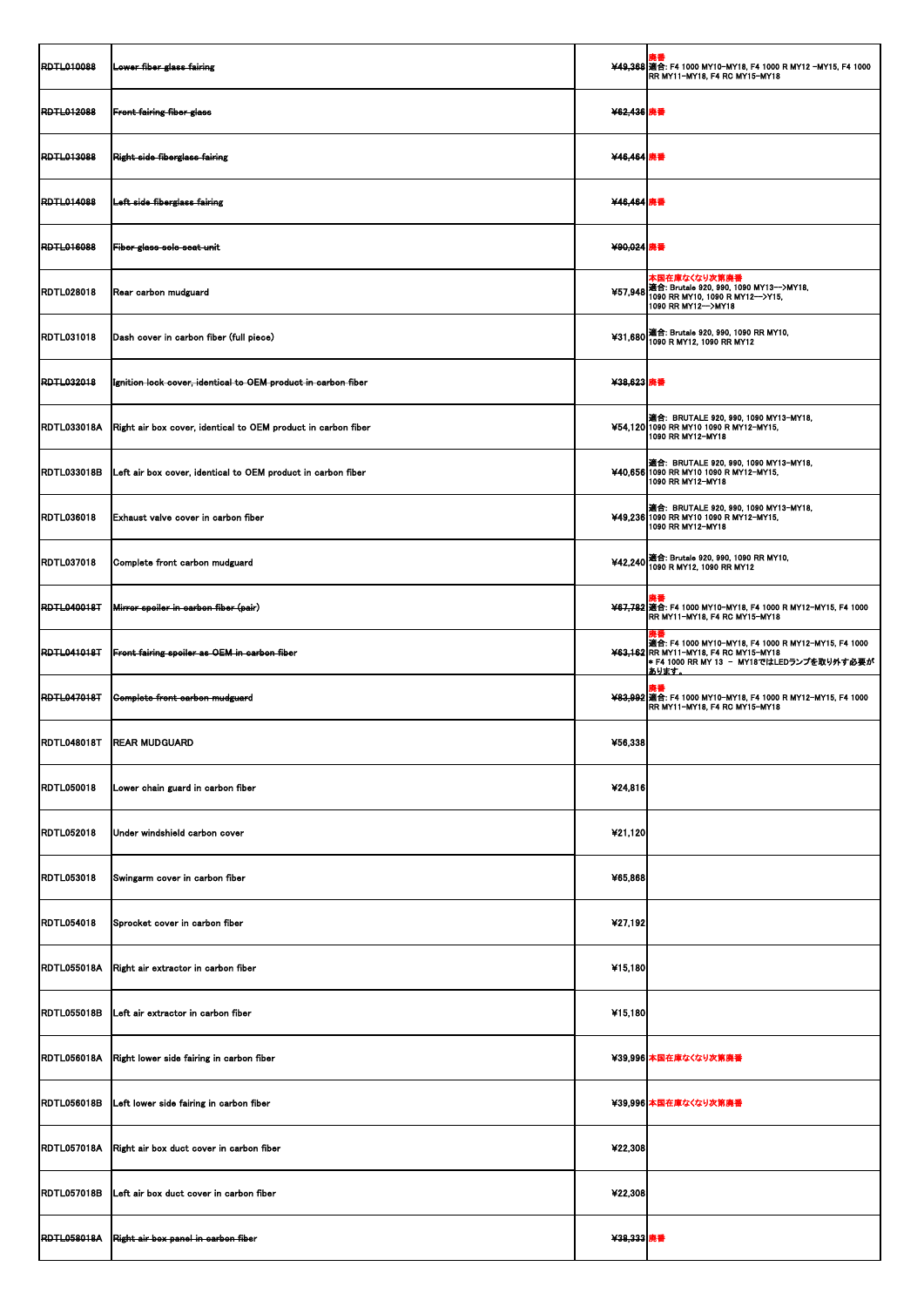| <b>RDTL058018B</b> | Left air box panel in carbon fiber                      | ¥38,333 廃番 |                                                                                                                |
|--------------------|---------------------------------------------------------|------------|----------------------------------------------------------------------------------------------------------------|
| <b>RDTL059018A</b> | Rear carbon mudguard                                    |            | ¥56,232 本国在庫なくなり次第廃番                                                                                           |
| <b>RDTL060018</b>  | Upper chain guard in carbon fiber                       | ¥60,298 廃番 |                                                                                                                |
| <b>RDTL061018</b>  | Dashboard carbon cover                                  |            | ¥30,228 MV CORSEプレートは含まれていません                                                                                  |
| <b>RDTL062018A</b> | Right air box duct coverin carbon fiber                 | ¥22,308    |                                                                                                                |
| <b>RDTL062018B</b> | Left air box duct coverin carbon fiber                  | ¥22,308    |                                                                                                                |
| <b>RDTL063018A</b> | Right air box intake in carbon fiber                    | ¥55,308    |                                                                                                                |
| <b>RDTL063018B</b> | Left air box intake in carbon fiber                     | ¥55,308    |                                                                                                                |
| <b>RDTL064018A</b> | Right water radiator covers as OEM in carbon fiber      |            | 適合: BRUTALE 920, 990, 1090 MY13-MY18,<br>¥55,836 1090 RR MY10 1090 R MY12-MY15,<br>1090 RR MY12-MY18           |
| <b>RDTL064018B</b> | Left water radiator covers as OEM in carbon fiber       |            | 適<br>廃番<br>¥55,836 6: BRUTALE 920, 990, 1090 MY13-MY18,<br>1090 RR MY10 1090 R MY12-MY15,<br>1090 RR MY12-MY18 |
| <b>RDTL066018</b>  | Lower carbon front mudguard                             | ¥93,456    |                                                                                                                |
| <b>RDTL067018</b>  | Dashboard carbon cover                                  | ¥54,714 廃番 |                                                                                                                |
| <b>RDTL068018A</b> | Right inside panel in carbon fiber                      | ¥33,132    |                                                                                                                |
| <b>RDTL068018B</b> | Left inside panel in carbon fiber                       | ¥33,132    |                                                                                                                |
| <b>RDTL070018A</b> | Right fuel tank panel in carbon fiber                   | ¥30,228    |                                                                                                                |
| <b>RDTL070018B</b> | Left fuel tank panel in carbon fiber                    | ¥30,228    |                                                                                                                |
| <b>RDTL071018</b>  | Carbon undertail                                        | ¥54,252    |                                                                                                                |
| <b>RDTL073018</b>  | Sprocket cover in carbon fiber                          | ¥31,192 廃番 |                                                                                                                |
| <b>RDTL076018</b>  | Ignition lock cover in carbon fiber                     | ¥20,064    |                                                                                                                |
| <b>RDTL079018</b>  | Dashboard carbon cover                                  | ¥39,468    |                                                                                                                |
| <b>RDTL080018</b>  | Dash cover in carbon fiber (full piece)                 |            | <b>適合: BRUTALE 920, 990, 1090 MY13-MY18,</b><br>¥64,020 1090 RR MY10 1090 R MY12-MY15,<br>1090 RR MY12-MY18    |
| <b>RDTL081018</b>  | <b>Exhaust cover in carbon fiber</b>                    |            | ¥24,816 適合: EURO3モデル                                                                                           |
| <b>RDTL082018</b>  | Dashboard carbon cover                                  |            | ¥19,932 MV AGUSTAプレートは含まれていません                                                                                 |
| <b>RDTL083018</b>  | Front carbon mudguard                                   | ¥64,020    |                                                                                                                |
|                    | RDTL084018A Right inside air extractor in carbon fiber  | ¥27,192    |                                                                                                                |
| <b>RDTL084018B</b> | Left inside air extractor in carbon fiber               | ¥27,192    |                                                                                                                |
|                    | RDTL085018A Right outside air extractor in carbon fiber | ¥17,424    |                                                                                                                |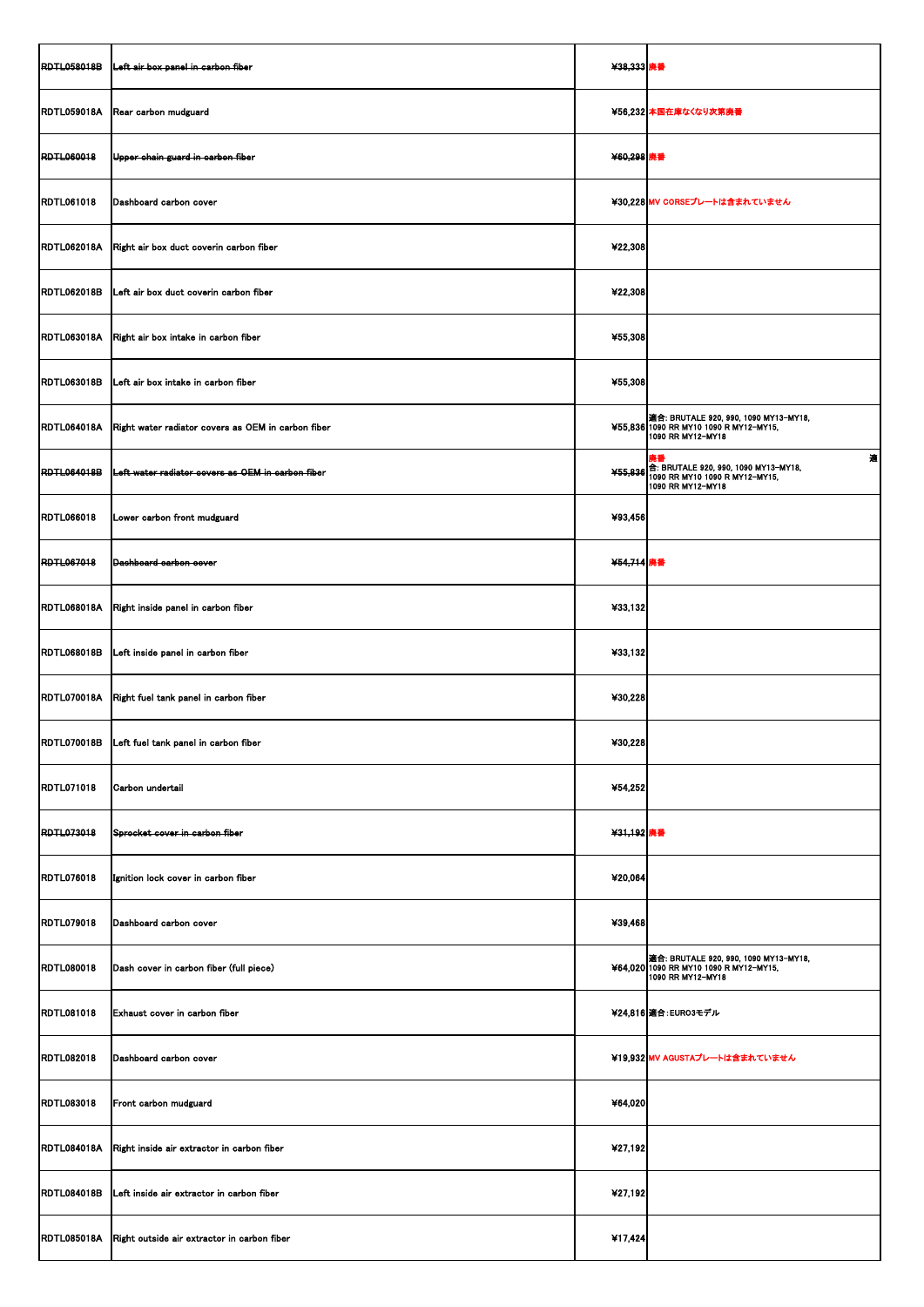| <b>RDTL085018B</b> | Left outside air extractor in carbon fiber                           | ¥17,424    |                                                                                                                        |
|--------------------|----------------------------------------------------------------------|------------|------------------------------------------------------------------------------------------------------------------------|
| <b>RDTL086018</b>  | Generator cover protection in carbon fiber                           | ¥27,192    |                                                                                                                        |
| <b>RDTL087018</b>  | Clutch cover protection in carbon fiber                              | ¥24,816    |                                                                                                                        |
| <b>RDTL088018</b>  | Underseat carbon tail                                                | ¥49,368    |                                                                                                                        |
| <b>RDTL089018</b>  | Carbon undertail                                                     | ¥49,368    |                                                                                                                        |
| <b>RDTL090018</b>  | Front carbon mudguard DRAGSTER 800 RR MY2018                         | ¥45,672    |                                                                                                                        |
| <b>RDTL091018</b>  | Front carbon mudguard @RDTL051018/8000C8141                          | ¥83,992 廃番 |                                                                                                                        |
| <b>RDTL092018</b>  | Rear carbon mudguard (DRAGSTER 800 RR MY2018) @RDTL059018A/8AA0C1103 | ¥68,680 廃番 |                                                                                                                        |
| <b>RDTL094018</b>  | Carbon air intake                                                    | ¥37,092    |                                                                                                                        |
| <b>RDTL095018</b>  | Swingarm carbon cover                                                | ¥46,860    |                                                                                                                        |
| <b>RDTL097018</b>  | Right side manifolds protection                                      |            | 本国在庫なくなり次第廃番<br>¥109,164 適合: Brutale 920, 990, 1090 MY13-MY18,<br>1090 RR MY10, 1090 R MY12-MY15,<br>1090 RR MY12-MY18 |
| <b>RDTL097018A</b> | Right front mudguard support in carbon fiber                         | ¥16,104    |                                                                                                                        |
| <b>RDTL097018B</b> | Left front mudguard support in carbon fiber                          | ¥16,104    |                                                                                                                        |
| <b>RDTL098018A</b> | Right undertank side panel in carbon fiber                           | ¥24,816    |                                                                                                                        |
| <b>RDTL098018B</b> | Left undertank side panel in carbon fiber                            | ¥24,816    |                                                                                                                        |
| <b>RDTL099018</b>  | Carbon undertail                                                     | ¥49,368    |                                                                                                                        |
|                    | RDTL099018A Right side tail in carbon fiber                          | ¥66,000    |                                                                                                                        |
| <b>RDTL099018B</b> | Left side tail in carbon fiber                                       | ¥66,000    |                                                                                                                        |
| <b>RDTL101018A</b> | Right end lever protection in carbon fiber                           | ¥12,540    |                                                                                                                        |
| <b>RDTL101018B</b> | Left end lever protection in carbon fiber                            | ¥12,540    |                                                                                                                        |
| <b>RDTL102018</b>  | End tail in carbon fiber                                             | ¥37,092    |                                                                                                                        |
|                    | RDTL103018A Right side manifolds protection                          | ¥27,192    |                                                                                                                        |
| <b>RDTL103018B</b> | Left side manifolds protection                                       | ¥27,192    |                                                                                                                        |
| <b>RDTL104018</b>  | Dashboard carbon cover                                               | ¥37,092    |                                                                                                                        |
|                    | RDTL105018 Solo seat unit as OEM in carbon fiber                     | ¥64,020    |                                                                                                                        |
| <b>RDTL106018</b>  | Exhaust protection as OEM in carbon fiber                            |            | ¥28,644 適合: BRUTALE 1090 MY13-MY18,<br>1090 R MY13-MY15, 1090 RR MY13-MY18                                             |
| <b>RDTL121018A</b> | Right side seat fairing in carbon fiber                              | ¥18,744    |                                                                                                                        |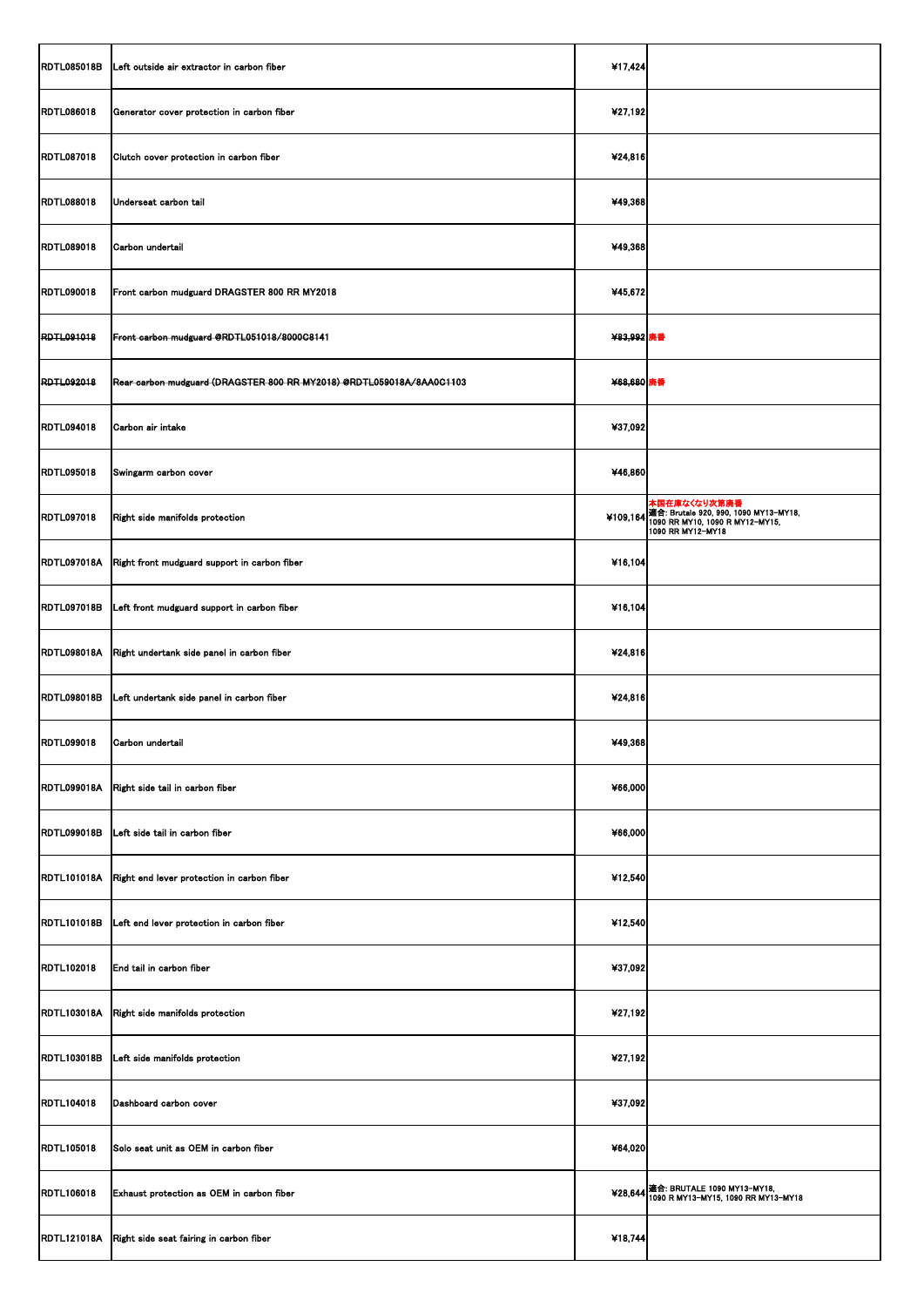| <b>RDTL121018B</b> | Left side seat fairing in carbon fiber                                                   | ¥18,744  |                                                                                                                                                 |
|--------------------|------------------------------------------------------------------------------------------|----------|-------------------------------------------------------------------------------------------------------------------------------------------------|
| <b>RDTL193019</b>  | License plate support in carbon fiber                                                    | ¥98,736  |                                                                                                                                                 |
| <b>ROG005</b>      | <b>TANK STICKER</b>                                                                      | ¥3,300   |                                                                                                                                                 |
| RRAF003            | Anti-theft remote control                                                                |          | 本国在庫がなくなり次第廃番<br>¥10,428 日本の基準に適合しておりません。<br>適合: F4 R MY12/ F4 RR MY12/ F4 MY10                                                                 |
| RRKP028            | Right side replacement pad                                                               | 48,844   |                                                                                                                                                 |
| RRKP029            | Left side replacement pad                                                                | 48,844   |                                                                                                                                                 |
| <b>RRKS015</b>     | Aluminium black painting end caps to fit as regeneration kit for OEM and racing exhausts |          | ¥49,658 廃番  適合:  F4 1000 MY10, F4 1000 R MY12<br>¥49,658 F4 1000 RR MY11-MY12                                                                   |
| RRSC011            | Titanium silencer "Cannonball" with carbon end cup                                       |          | せーキット走行用、一般公道走行不可<br>¥120,384 <mark>適合: Brutale 920, 990, 1090 MY13−−</mark> >MY18,<br>1090 RR MY10, 1090 R MY12−−>MY15,<br>1090 RR MY12-->MY18 |
| RRSC019            | Homologated exhaust                                                                      |          |                                                                                                                                                 |
| SP8000C5810        | <b>CLEAR CLUTCH COVER</b>                                                                | ¥121,836 |                                                                                                                                                 |
| SP8000C9043        | <b>INSTITUTIONAL COVER BLACK</b>                                                         | ¥36,828  |                                                                                                                                                 |
| <b>SP8000C912</b>  | <b>TANK OIL SET</b>                                                                      | ¥38,940  |                                                                                                                                                 |
| SP8000C9207        | <b>E5 RACING TITANIUM SILENCER</b>                                                       | ¥404,448 |                                                                                                                                                 |
| SP8000D0152        | TOURING FUMÈ WINDSCREEN                                                                  | ¥25,080  |                                                                                                                                                 |
| <b>SP80A0C292</b>  | <b>RED FRAME PROTECTORS SET</b>                                                          | ¥33,000  |                                                                                                                                                 |
| SP80A0C8082        | <b>EURO 5 CLUTCH PRESSURE PLATE</b>                                                      | 445,144  |                                                                                                                                                 |
| SP80A0C8082        | <b>EURO 5 CLUTCH PRESSURE PLATE</b>                                                      | ¥45,100  |                                                                                                                                                 |
| SP80A0C9043        | <b>INDOOR RED INSTITUTIONAL COVER</b>                                                    | ¥36,828  |                                                                                                                                                 |
| SP80B0C9043        | <b>INDOOR BLACK INSTITUTIONAL COVER</b>                                                  | ¥36,828  |                                                                                                                                                 |
| ΙV                 | SP80B0C9043T INDOOR BLACK INSTITUTIONAL COVER                                            | ¥36,828  |                                                                                                                                                 |
| <b>SP80C0C9043</b> | <b>INDOOR RED INSTITUTIONAL COVER</b>                                                    | ¥36,828  |                                                                                                                                                 |
| I۷                 | SP80C0C9043T INDOOR RED INSTITUTIONAL COVER                                              | ¥36,828  |                                                                                                                                                 |
| SPADB3CAM          | Camouflage fuel tank sticker                                                             | ¥5,940   |                                                                                                                                                 |
| SPADB3CAR          | Carbon look fuel tank sticker                                                            | ¥5,940   |                                                                                                                                                 |
|                    | SPADF3CAM Camouflage fuel tank sticker                                                   | 45,940   |                                                                                                                                                 |
| SPADF3CAR          | Carbon look fuel tank sticker                                                            | ¥5,940   |                                                                                                                                                 |
| SPADF4RES          | Black resin fuel tank sticker                                                            | ¥5,280   |                                                                                                                                                 |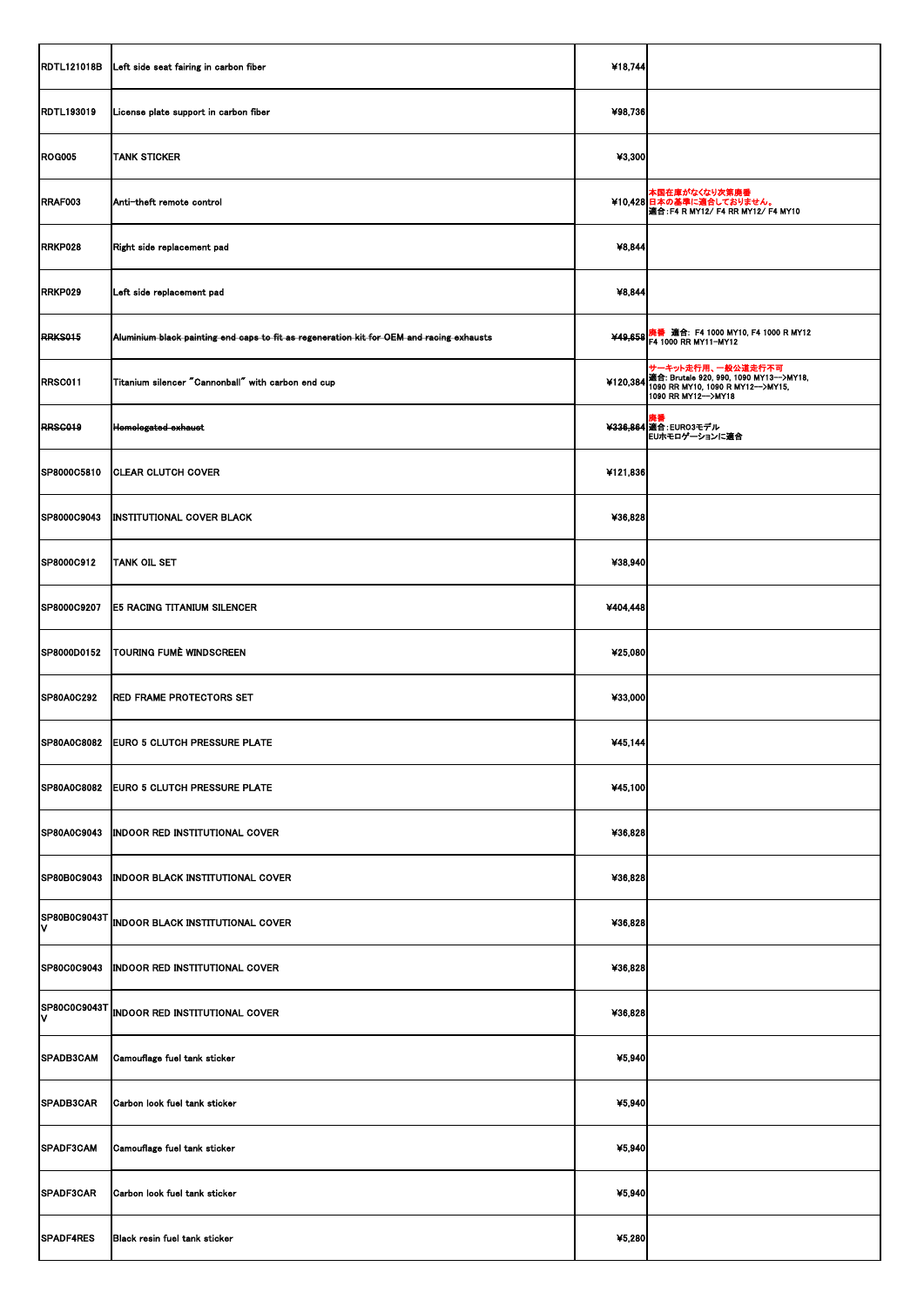| SPADR001B3        | Fuel tank sticker Transparent look                                 | ¥5,663 廃番   |                                                                           |
|-------------------|--------------------------------------------------------------------|-------------|---------------------------------------------------------------------------|
| SPADR001F3        | Fuel tank sticker Transparent look                                 | ¥5,663 廃番   |                                                                           |
| SPADR002B3        | <b>Fuel tank sticker Carbon look</b>                               | ¥5,663 廃番   |                                                                           |
| SPADR002F3        | Fuel tank sticker Garbon look                                      | ¥6,798 廃番   |                                                                           |
| SPADR003B4        | Fuel tank sticker Transparent                                      | ¥5,663 廃番   |                                                                           |
| SPADR004B4        | <b>Fuel tank sticker Garbon look</b>                               | ¥5,663 廃番   |                                                                           |
| SPADR005F4        | <b>Transparent fuel tank sticker</b>                               | ¥5,663 廃番   |                                                                           |
| SPADR007F4        | <b>Transparent fuel tank sticker</b>                               | ¥5,663 廃番   |                                                                           |
| SPADR008F4        | <b>Fuel tank sticker Carbon look</b>                               | ¥5,663 廃番   |                                                                           |
| <b>SPADTVRES</b>  | Black resin fuel tank sticker                                      | ¥5,280      |                                                                           |
| SPAFS001B3        | Dedicated anti-theft device for B3                                 |             | ¥39,600 本国在庫なくなり次第廃番                                                      |
| SPAFS001F3        | Dedicated anti-theft device for F3                                 |             | ¥27,984 本国在庫なくなり次第廃番                                                      |
| SPAFS001RV        | Dedicated anti-theft device for Stradale                           | 427,984     |                                                                           |
| SPAFS002BF        | Dedicated anti-theft device for F4                                 |             | ¥27,984 本国在庫なくなり次第廃番<br>¥27,984  適合:F4 R MY12/ F4 RR MY12/ F4 MY10        |
| SPAIRFP037        | Ultra-fine polyester air filter                                    |             | ¥35,376 汚れ、水、ほこりなどの過酷な条件での道路環境に適していま<br>¥35,376 す。                        |
| SPAIRFP08         | Highly permeable polyester air filter                              |             | ¥17,820 一般的な道路環境に適しています。                                                  |
| SPAIRFP08F1       | Racing air filters, used by the teams Factory MotoGP and Superbike |             | ¥44,880 MotoGPとSuperbikeのレーシングチームが使用しています。<br>¥44,880 レース、サーキット走行に適しています。 |
| SPBCX001B3        | Red/grey bike cover for indoor                                     | ¥30,096 屋内用 |                                                                           |
| SPBCX001DR        | Red/grey bike cover for indoor @SPBCX00ALL                         | ¥41,527     |                                                                           |
| SPBCX001F3        | Red/grey bike cover for indoor @SPBCX00ALL                         | ¥41,527 廃番  |                                                                           |
| SPBCX001RV        | Red/grey bike cover for indoor                                     | ¥34,320 屋内用 |                                                                           |
| SPBCX003B4        | Red/grey bike cover for indoor @SPBCX00ALL                         | ¥41,527 廃番  |                                                                           |
| SPBCX003F4        | Red/grey bike cover for indoor                                     | ¥41,527 廃番  |                                                                           |
| <b>SPBCX00ALL</b> | Indoor black cover                                                 | ¥55,836 屋内用 |                                                                           |
| SPBIKEMAT         | Mv Agusta personalized bike carpet                                 | ¥30,360 廃番  |                                                                           |
| SPBPM001BF        | Microfibra wipes box 12 pieces                                     | ¥19,800     |                                                                           |
|                   | SPBPM001BFA Microfibra wipes 1 pieces                              | 43,142      |                                                                           |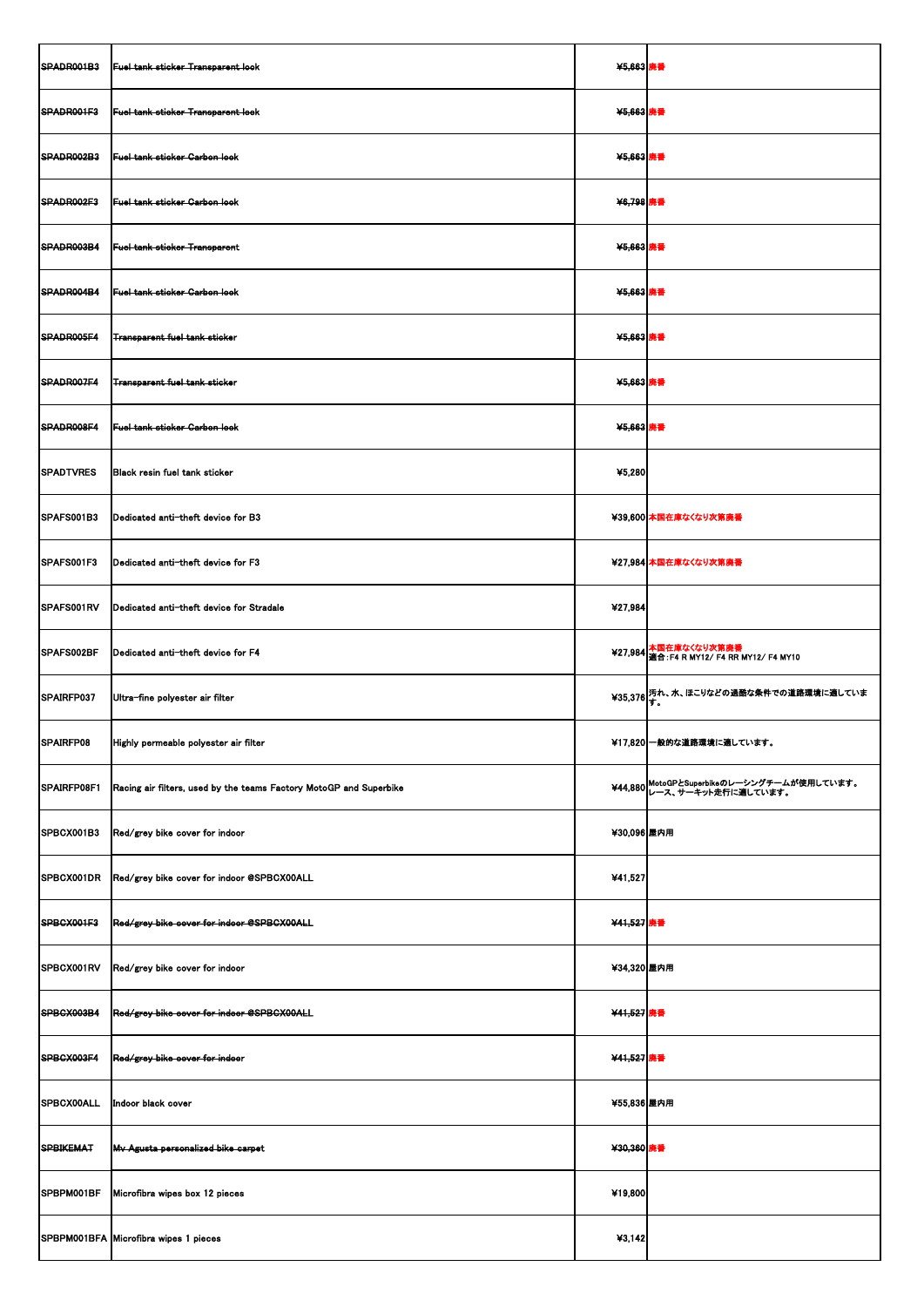| SPBSM001F3         | Passenger seat bag                                                                            |          | ¥19,800 本国在庫がなくなり次第廃番                                                                                                       |
|--------------------|-----------------------------------------------------------------------------------------------|----------|-----------------------------------------------------------------------------------------------------------------------------|
| SPBSM001RV         | <b>Fuel tank bag</b>                                                                          |          | ¥24,552 本国在庫がなくなり次第廃番                                                                                                       |
| SPBSM002RV         | Rear passenger bag                                                                            |          | ¥32,208 本国在庫がなくなり次第廃番                                                                                                       |
| SPBSM004BF         | <b>Fuel tank plane bag</b>                                                                    |          | ¥19,800 本国在庫がなくなり次第廃番<br>¥19,800 フューエルタンクに固定するには別途、SPFBM001B4が必要です                                                          |
| SPBSM005BF         | <b>Fuel tank small bag</b>                                                                    |          | ¥19,800 本国在庫がなくなり次第廃番<br>¥19,800 フューエルタンクに固定するには別途、SPFBM001B4が必要です                                                          |
| SPBSM006BF         | Fuel tank 24 hours bag                                                                        |          | ¥24,816 本国在庫がなくなり次第廃番<br>¥24,816 フューエルタンクに固定するには別途、SPFBM001B4が必要です                                                          |
| SPCA301R           | Transparent housing for MV Agusta 3-cylinder oil clutches, made of billet machined aluminium. |          | ¥123,816 ワイヤー式クラッチ用                                                                                                         |
| SPCAI001BF         | Standard front stand                                                                          | ¥24,816  |                                                                                                                             |
| SPCAK001BF         | Standard front fork stand with silicone wheels                                                | ¥46,200  |                                                                                                                             |
| SPCDA397B          | Ergal rear wheel nuts perfectly                                                               | ¥25,740  |                                                                                                                             |
| SPCOP8000          | <b>EURO 4 CLEAR CLUTCH SET BLACK</b>                                                          | 4147,312 |                                                                                                                             |
| SPCOP8001          | <b>SCS CLEAR CLUTCH SET</b>                                                                   | ¥169,752 |                                                                                                                             |
| SPCOP80A0          | <b>EURO 4 CLEAR CLUTCH SET RED</b>                                                            | 4147,312 |                                                                                                                             |
| SPCP153R           | Sprocket cover made from solid light alloy by CNC machines, and subsequent surface anodizing. |          | ¥27,984 適合: MY2015-MY2016モデルのみ                                                                                              |
| <b>ISPCVC002F4</b> | Lower fairing in carbon fiber                                                                 |          | 本国在庫なくなり次第廃番<br>¥123,024 適合: F4 1000 MY10-MY18, F4 1000 R MY12-MY15<br>F <sub>4</sub><br>1000 RR MY11-MY18, F4 RC MY15-MY18 |
| SPDA385X           | Solid machined nuts in TITANIUM GR 5.                                                         | ¥39,468  |                                                                                                                             |
| SPDA395R           | Front wheel axle nut                                                                          | ¥6,732   |                                                                                                                             |
| SPDA397R           | Rear wheel nut                                                                                | ¥31,680  |                                                                                                                             |
| <b>SPEB00001</b>   | Complete rear carbon mudguard                                                                 | ¥40,656  |                                                                                                                             |
| <b>SPEB00002</b>   | Exhaust cover in carbon fiber                                                                 | ¥36,960  |                                                                                                                             |
| <b>SPEB00003</b>   | Exhaust cover in carbon fiber                                                                 | ¥36,960  |                                                                                                                             |
| <b>SPEB00004</b>   | Ignition cover in carbon fiber                                                                | ¥22,440  |                                                                                                                             |
| <b>SPEB00005</b>   | Mainfold right cover in carbon fiber                                                          | ¥30,888  |                                                                                                                             |
| <b>SPEB00006</b>   | Mainfold left cover in carbon fiber                                                           | ¥30,888  |                                                                                                                             |
| <b>SPEB00007</b>   | Lower underseat in carbon fiber                                                               | 422,308  |                                                                                                                             |
| <b>SPEB00008</b>   | Underseat in carbon fiber                                                                     | ¥29,700  |                                                                                                                             |
| SPFBM001B4         | Fuel tank bag base with embroided logo                                                        |          | ¥13,728 本国在庫なくなり次第廃番                                                                                                        |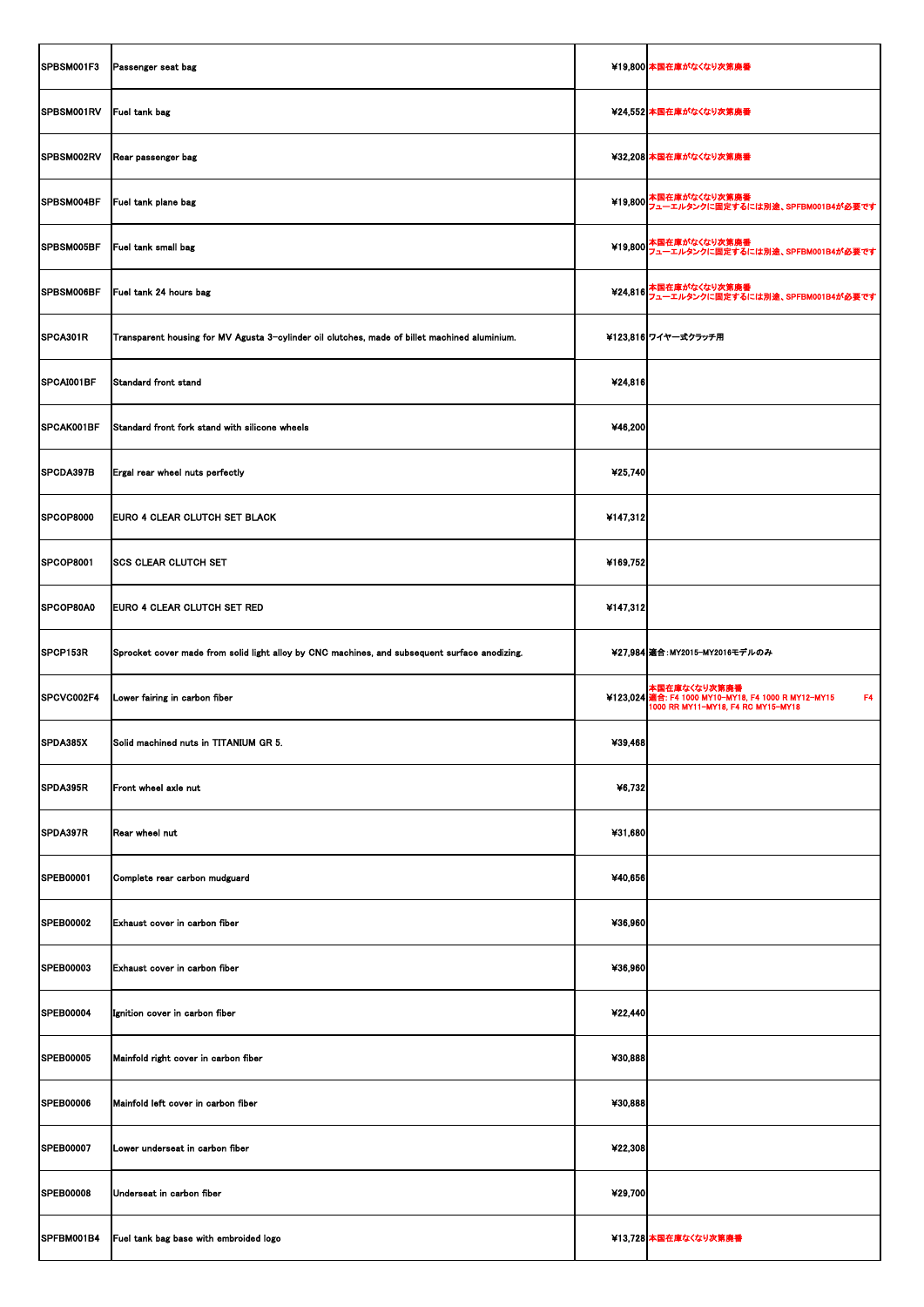| SPFBM001RV              | Fuel tank base                                                                                             |            | ¥15,048 本国在庫なくなり次第廃番                                                             |
|-------------------------|------------------------------------------------------------------------------------------------------------|------------|----------------------------------------------------------------------------------|
|                         |                                                                                                            |            |                                                                                  |
| SPFL502R                | Rear sprocket flange                                                                                       | ¥51,744    |                                                                                  |
| SPFL508B                | Rear sprocket flange for MV Agusta                                                                         | ¥42,240    |                                                                                  |
| SPFL508R                | Rear sprooket flange @8000C9127                                                                            | ¥42,240 廃番 |                                                                                  |
| SPFRX001BF              | Slipper clutch kit                                                                                         |            | ¥165,264 本国在庫なくなり次第廃番<br>半165,264 通合: 4気筒BRUTALE MY2010以降のモデル                    |
| SPGH352R                | Steering ring nut                                                                                          | ¥11,748    |                                                                                  |
| SPKITMIRR               | Ergal mirrors kit left+ right T6 7075 @8000C8134                                                           | ¥44,484 廃番 |                                                                                  |
| SPKMA001RV              | Handlebar plate kit made in ergal T6 7075                                                                  |            | ¥54,252 本国在庫なくなり次第廃番                                                             |
| SPKPA001F3              | Adjustable footrest kit (pair) ergal T6 7075 black anodised                                                |            | ¥92,268 適合: MY2012-MY2017 ユーロ3モデル                                                |
| SPKPA002F3              | Adjustable footrest kit (pair) ergal T6 7075 black anodised                                                |            | ¥123,024  リバースギアボックスレバー<br> 適合:MY2012-MY2017 ユーロ3モデル                             |
| SPKPA003BF              | Kit of adjustable foot pegs (pair), normally for street use, made in black anodised ergal T6 7075 "Strada" |            | ¥73,920 フットペダル可倒式                                                                |
| SPKPA005BF              | Kit of adjustable foot pegs (pair), normally for street use, made in black anodised ergal T6 7075 "Pista"  |            | ¥86,064 フットペダル固定式                                                                |
|                         | SPKSA001RVA Right mirror fitting bracket Manufactured in ergal T6 7075                                     | ¥12,540    |                                                                                  |
|                         | SPKSA001RVB Left mirror fitting bracket Manufactured in ergal T6 7075                                      |            | ¥12,540 ワイヤー式クラッチ用                                                               |
| SPKTA001F4              | Mirror caps kit (left and right) Manufactured in ergal T6 7075                                             |            | ¥10,560 適合: F4 1000 MY10-MY18、F4 1000 R MY12-Y15<br>¥10,560 F4 1000 RR MY11-MY18 |
| SPLCX001RV              | Headlight bixeno kit                                                                                       |            | ¥21,120 本国在庫なくなり次第廃番                                                             |
| SPMAHQ010               | Bar end mirror kit (left + right)                                                                          | ¥48,180    |                                                                                  |
| SPMAHQ017               | Lh/Rh homologated handlebar mirror                                                                         | ¥31,020    |                                                                                  |
| SPMAHQ018               | Bar end mirror kit (left and right)                                                                        | ¥59,136    |                                                                                  |
|                         | SPMOTCLEAN Complete kit for clean and care of your bike and helmet                                         | ¥20,988    |                                                                                  |
|                         | SPMVCARB109 Dashboard cover in carbon fiber                                                                | ¥36,960    |                                                                                  |
|                         | SPMVCARB110 Right side carbon dashboard spoiler                                                            | ¥12,540    |                                                                                  |
| lв                      | SPMVCARB110 Left side carbon dashboard spoiler                                                             | ¥12,540    |                                                                                  |
|                         | SPMVCARB111 Rear brake pump protection in carbon fiber                                                     | ¥19,668    |                                                                                  |
|                         | SPMVCARB112 Rear switch protection in carbon fiber                                                         | ¥17,424    |                                                                                  |
| SPMVCARB113 REAR HANDLE |                                                                                                            | ¥54,120    |                                                                                  |
| SPOP350B                | HDPE (High Intensity Polyethylene) container resistant to solvents and paints                              | ¥4,752     |                                                                                  |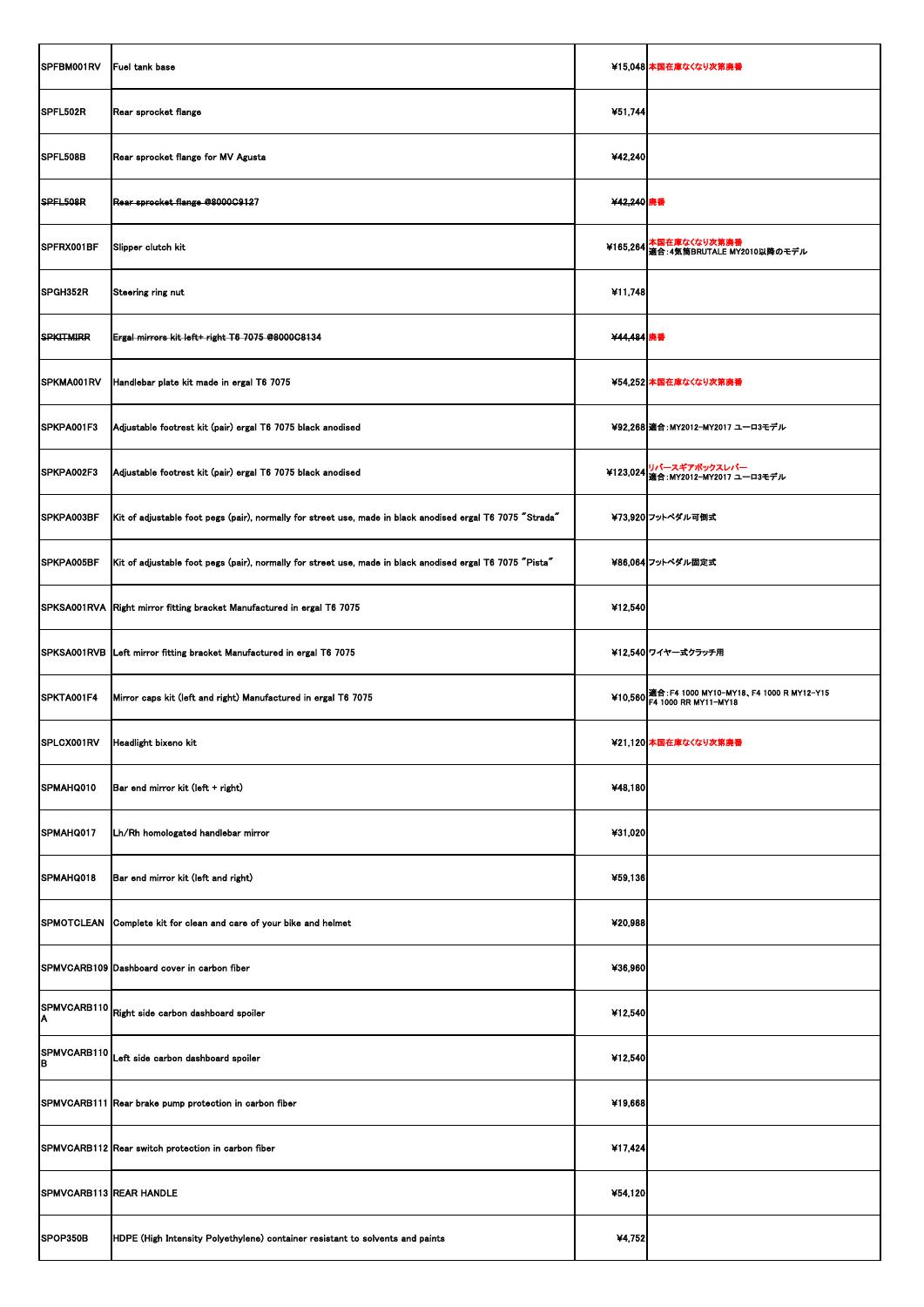| SPPCA001RV      | <b>Clutch protection</b>                                                                             | ¥36,960    |                                                                                                                                                     |
|-----------------|------------------------------------------------------------------------------------------------------|------------|-----------------------------------------------------------------------------------------------------------------------------------------------------|
| SPPMA001B3      | Handlebar plate made in ergal T6 7075                                                                | ¥15,048    |                                                                                                                                                     |
| SPPMN004BF      | HANDLE-BAR END (BLACK) B3シリーズ、RIVALE,STRADALE,TURISMO VELOCEシリーズを除く                                  | ¥9,636     |                                                                                                                                                     |
| SPPMT002BF      | Clutch protection                                                                                    |            | ¥52,800 ワイヤー式クラッチ用                                                                                                                                  |
| SPPRA001RV      | Front axel protectors                                                                                | ¥17,556    |                                                                                                                                                     |
| <b>SPPSA05B</b> | Steering head made of steel                                                                          | ¥27,060    |                                                                                                                                                     |
| <b>SPPSB06B</b> | Lower steering plate made from solid light alloy with subsequent surface anodising.NEW               | ¥116,028   |                                                                                                                                                     |
| SPPST06B        | Upper steering plate made from solid light alloy with subsequent surface anodising.NEW               | ¥105,864   |                                                                                                                                                     |
| SPPTA001RV      | Frame protector kit (left and right)                                                                 |            | ¥35,244   適合: EURO3モデル                                                                                                                              |
| SPPTT001B3      | Aluminium license plate holder                                                                       |            | ¥30,360 EUホモロゲーションに適合                                                                                                                               |
| SPPTT001B4      | Number plate holder personalized with MV Agusta Corse logo.                                          |            | EUホモロゲーションに適合<br>¥30,756 適合: BRUTALE 750、910、920、989、990、1078、1090 MY13-<br>¥30,756 MY18、1090 RR MY10 1090 R MY12-MY15、1090 RR MY12-<br><b>MY18</b> |
| SPPTT001F3      | Plate holder personalised with MV Agusta Corse logo                                                  |            | ¥27,324 EUホモロゲーションに適合<br>リヤウインカーは付属しません                                                                                                             |
| SPPTT001F4      | Plate holder personalised with MV Agusta Corse logo,                                                 |            | EUホモロゲーションに適合<br>¥24,024 適合: F4 1000 MY10、1000 R MY12、<br>1000 RR MY11 / MY12                                                                       |
| SPPTT001RD      | Lower license plate holder kit anodized in black with MV Agusta Corse logo                           | ¥93,720    |                                                                                                                                                     |
| SPPTT002F4      | Plate holder personalised with MV Agusta Corse logo,                                                 |            | EUホモロゲーションに適合<br>¥29,304 適合: F4 1000 MY13-MY18 F4 1000 R MY13-MY15 F4 1000<br>$IRR$ MY13-MY18 F4 RC MY15 $\sim$ MY18                                |
| SPRA029B        | The radiator shield protects                                                                         | ¥22,308    |                                                                                                                                                     |
| SPSAM001B3      | Rider seat with upper surface in non-slip neoprene top surface and sides in black leather            | ¥46,200    |                                                                                                                                                     |
| SPSAM001DR      | Non-slip neoprene seat                                                                               | ¥41,448    |                                                                                                                                                     |
| SPSAM001F3      | Non-slip neoprene rider seat Black leather sides                                                     | ¥29,040    |                                                                                                                                                     |
| SPSAM001RV      | Non-slip sport seat                                                                                  | ¥43,124 廃番 |                                                                                                                                                     |
| SPSAM001ST      | Comfort non-slip seat                                                                                | ¥40,260    |                                                                                                                                                     |
| SPSAM002B3      | Rider seat with upper surface in non-slip neoprene top surface and sides in red leather              | ¥46,200    |                                                                                                                                                     |
| SPSAM002F3      | Non-slip neoprene rider seat Red leather sides                                                       | ¥29,040    |                                                                                                                                                     |
| SPSAM002ST      | Non-slip low ride seat                                                                               | ¥40,260    |                                                                                                                                                     |
|                 | SPSAM003B3 Rider seat with upper surface in non-slip neoprene top surface and sides in black leather | ¥46,200    |                                                                                                                                                     |
| SPSAM003B4      | Rider seat with upper surface in non-slip neoprene top surface and sides in black leather            |            | ¥20,856 本国在庫なくなり次第廃番                                                                                                                                |
| SPSAM003F3      | Non-slip neoprene rider seat White leather sides                                                     | ¥29,040    |                                                                                                                                                     |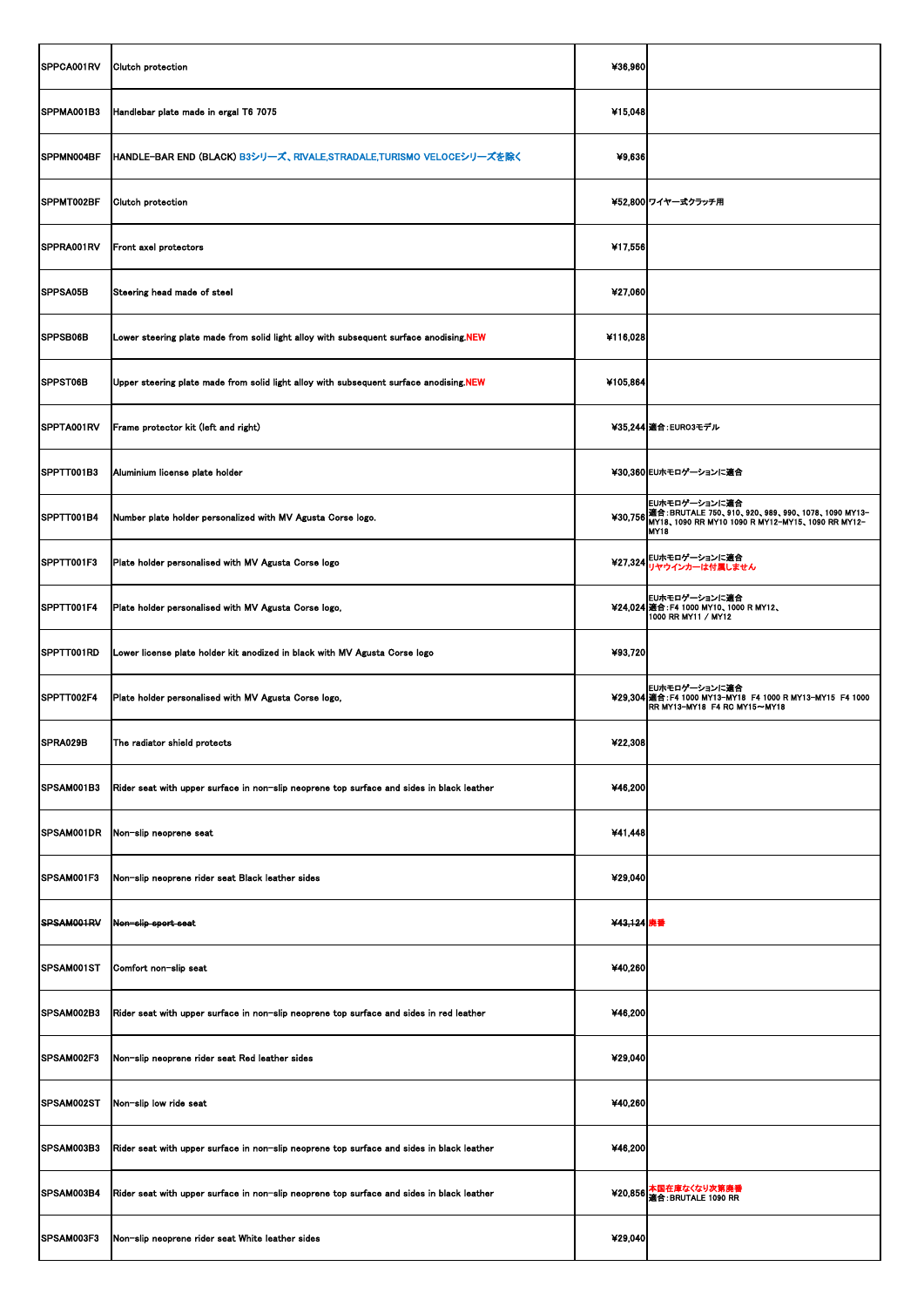| <b>SPSAM003F4</b>    | Non-slip neoprene rider seat Red leather sides                                                  |            | ¥35,719 適合: F4 1000 MY10-MY18, F4 1000 R MY12-MY15, F4 1000<br>RR MY11-MY18, F4 RC MY15-MY18                   |
|----------------------|-------------------------------------------------------------------------------------------------|------------|----------------------------------------------------------------------------------------------------------------|
| <b>SPSAM003ST</b>    | Sport seat with upper surface in non-slip neoprene top surface and sides in black leather.      | 440,260    |                                                                                                                |
| <b>SPSAM004B3</b>    | Rider seat with upper surface in non-slip neoprene top surface and sides in white leather       | ¥46,200    |                                                                                                                |
| <b>SPSAM006B4</b>    | Rider seat with upper surface in non-slip neoprene top surface and sides in black leather.      |            | ¥41,448 適合: 920、1090 MY13-MY18、1090 R MY12-MY15                                                                |
| <b>ISPSCI001B3</b>   | <b>Inox manifolds</b>                                                                           |            | サーキット走行用、一般公道走行不可<br>¥247,632 本国在庫なくなり次第廃番<br>■適合:EURO3モデル                                                     |
| <b>SPSE500R</b>      | Clutch oil tank                                                                                 |            | ¥27,852 マスターシリンダーとは別体式のリザーブタンク用                                                                                |
| SPSE501R             | Front brake oil tank                                                                            |            | ¥27,852 マスターシリンダーとは別体式のリザーブタンク用                                                                                |
| SPSEB <sub>20R</sub> | Rear brake oil tank 20 ml @8000C9128                                                            |            | ¥48,180 廃番 キャップは含まれていません                                                                                       |
| SPSGM002B4           | Passenger seat with upper surface in non-slip neoprene top surface and sides in black leather   |            | ¥15,708 本国在庫なくなり次第廃番<br>適合: BRUTALE 1090 RR                                                                    |
| <b>SPSGM002F4</b>    | Non-slip neoprene passenger seat Dark grey leather sides                                        |            | 本国在庫なくなり次第廃番<br>¥15,708   適合: F4 1000 MY10-MY18, F4 1000 R MY12-MY15, F4 1000<br>RR MY11-MY18, F4 RC MY15-MY18 |
| <b>SPSGM004F4</b>    | Non-slip neoprene passenger seat Grey leather sides                                             |            | 本国在庫なくなり次第廃番<br>¥15,708   適合: F4 1000 MY10-MY18, F4 1000 R MY12-MY15, F4 1000<br>RR MY11-MY18, F4 RC MY15-MY18 |
| <b>SPSWM01B</b>      | The push-button panel body is machined from 7075 (Ergal)                                        | ¥95,964    |                                                                                                                |
| SPSWM02B             | Right hand control for Brembo CNC radial and forged brake master cylinders                      | ¥64,680    |                                                                                                                |
| <b>SPSWM03B</b>      | Right hand control for Brembo CNC radial and forged brake master cylinders                      | 464,680    |                                                                                                                |
| <b>ISPSWM04B</b>     | Racing push button panel that integrates the functions of the left and right push button panels | ¥88,572    |                                                                                                                |
| <b>SPSWM05B</b>      | Innovative right hand control integrated in the accelerator control                             | ¥86,064    |                                                                                                                |
| SPTA206              | Engine oil cap                                                                                  | 45,940     |                                                                                                                |
| SPTA207              | Engine oil cap                                                                                  | 45,940     |                                                                                                                |
| SPTF451B             | REAR brake fluid reservoir cap BLACK                                                            | ¥12,540    |                                                                                                                |
| SPTF451R             | Rear brake fluid reservoir cap @8000C9129                                                       | ¥19,140 廃番 |                                                                                                                |
| SPTOM001BF           | Engine oil cap                                                                                  | ¥5,808     |                                                                                                                |
| SPTP427R             | Front wheel protection @8000C9130                                                               | ¥18,084 廃番 |                                                                                                                |
| SPTP428R             | Rear wheel protectors @8000C9131                                                                | ¥24,552 廃番 |                                                                                                                |
| SPTP433R             | <b>FRONT Wheel protector</b>                                                                    | ¥18,084    |                                                                                                                |
|                      | SPTSA001BF   Racing fuel tank cap                                                               |            | 本国在庫なくなり次第廃番<br>¥20,856 適合: F4 750, 1000, 312R, 1078<br>Brutale 750, 910, 989, 1078                            |
| SPTVB001B3           | Brake pump ergal cap                                                                            |            | ¥13,728 マスターシリンダーと一体式のリザーブタンク用                                                                                 |
| SPVBE001F4           | <b>BRAKE OIL TANK</b>                                                                           | 427,852    |                                                                                                                |
|                      |                                                                                                 |            |                                                                                                                |